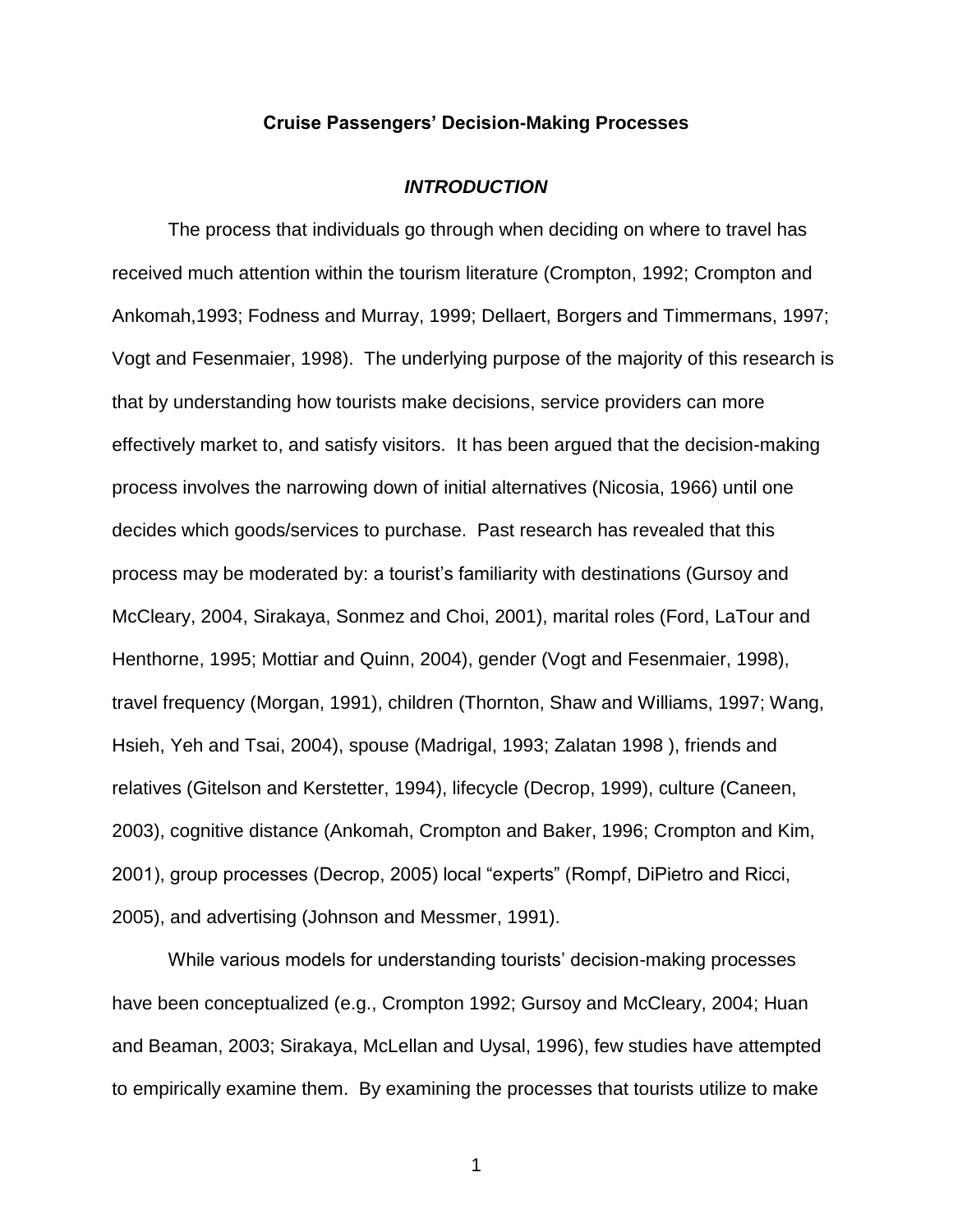purchasing decisions, tourism practitioners should be better equipped to market their offerings to both current and future visitors.

One sector in need of a better understanding of their markets is the cruise industry. Since 1980, the North American cruise market has enjoyed an annual growth rate of 8.2% (CLIA, 2005). This surge in revenues was rejuvenated back into the industry by increasing fleet sizes and increasing cruise capacity by building new, larger ships (Lois, Wang, Wall, and Ruxton, 2004). CLIA (2006) reports that during the 1980's 40 new ships were built, while in the 1990's approximately 80 ships debuted, and at least 69 new ships have debuted since 2000. They argue that the industry's commitment to expanding guest capacity is because the industry has tremendous potential for growth, as only 16% of adults in the United States have ever taken a cruise. This growth in berths has made it imperative for the industry to not only attract a larger percentage of potential cruisers, but to also retain its current clientele in order to maintain current occupancy rates.

The cruise industry has also seen a change in the demographics of their cruise passengers over the past few decades. Data published by CLIA (2005) reveals that passengers are taking shorter cruises, as the overall percentage of growth since 1980 for short (2-5 day) cruises (724.5%) is much higher than that of 6-8 day (497.4%), 9-17 day (425.3%) and 18 or more day (82.4%) cruises. Additionally, cruise passengers are younger (average age is 50 years old) than they have been since they first started collecting data in 1975 (including corrections for inflation). This change in demographics suggests that "high-end" cruise lines may be losing a share of the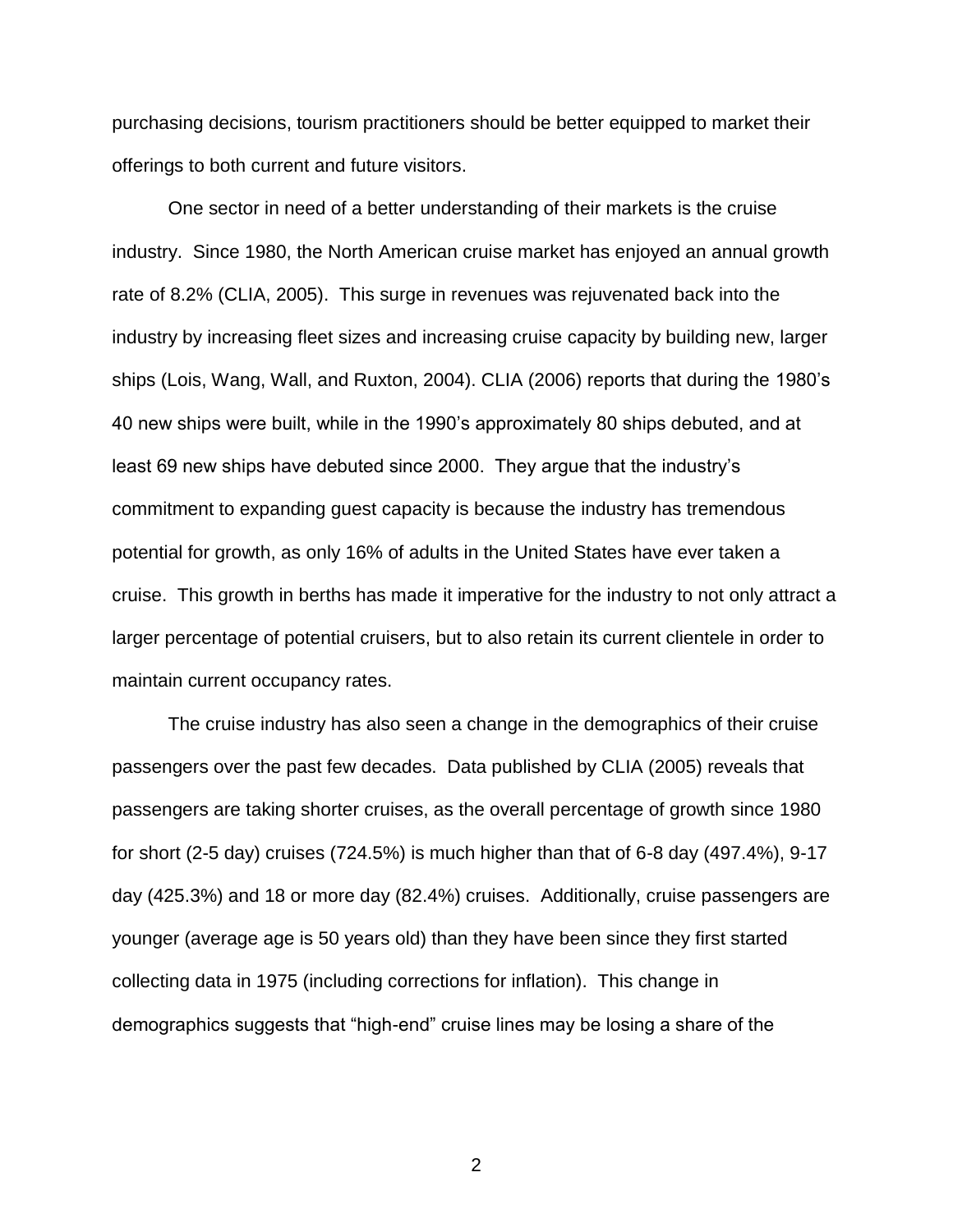market, and value oriented (i.e., shorter cruises for younger persons) cruise lines may be gaining a competitive edge.

Combined, these changes in the market have made it integral for the cruise industry (in particular the "high-end" markets) to understand the decision-making processes of their current passengers. Moreover, the lack of empirical evidence related to tourism decision-making models, suggests that inductive (qualitative) methods might be more appropriate for examining these processes than deductive (quantitative). Thus, the current study will utilize qualitative methods (focus groups), guided by the choice sets model, as conceptualized by Crompton (1992) to better understand the decision-making processes of passengers on a "high-end" cruise line.

# *LITERATURE REVIEW*

## *Decision Making*

The concept of "choice sets" was first proposed and elaborated in the consumer behavior literature in examining consumers' purchase decisions by Howard (1963). The concept purports that consumers make a final choice from gradually reduced groups of alternatives among finite numbers of potential options. The concept has since been adopted and tested across several disciplines (Thill and Wheeler, 2000). Particularly, the concept has been applied to the tourists' destination choice context (e.g., Um and Crompton, 1990; Woodside and Lysonski, 1989). The literature suggests that decisions which are perceived to have higher levels of risk are more likely to include higher levels of information search and evaluation of alternatives (Crompton and Ankomah, 1993). To date, the line of research on choice sets has grown to be an important branch of travel decision-making studies (Jeng and Fesenmaier, 2002). Further, Sirakaya and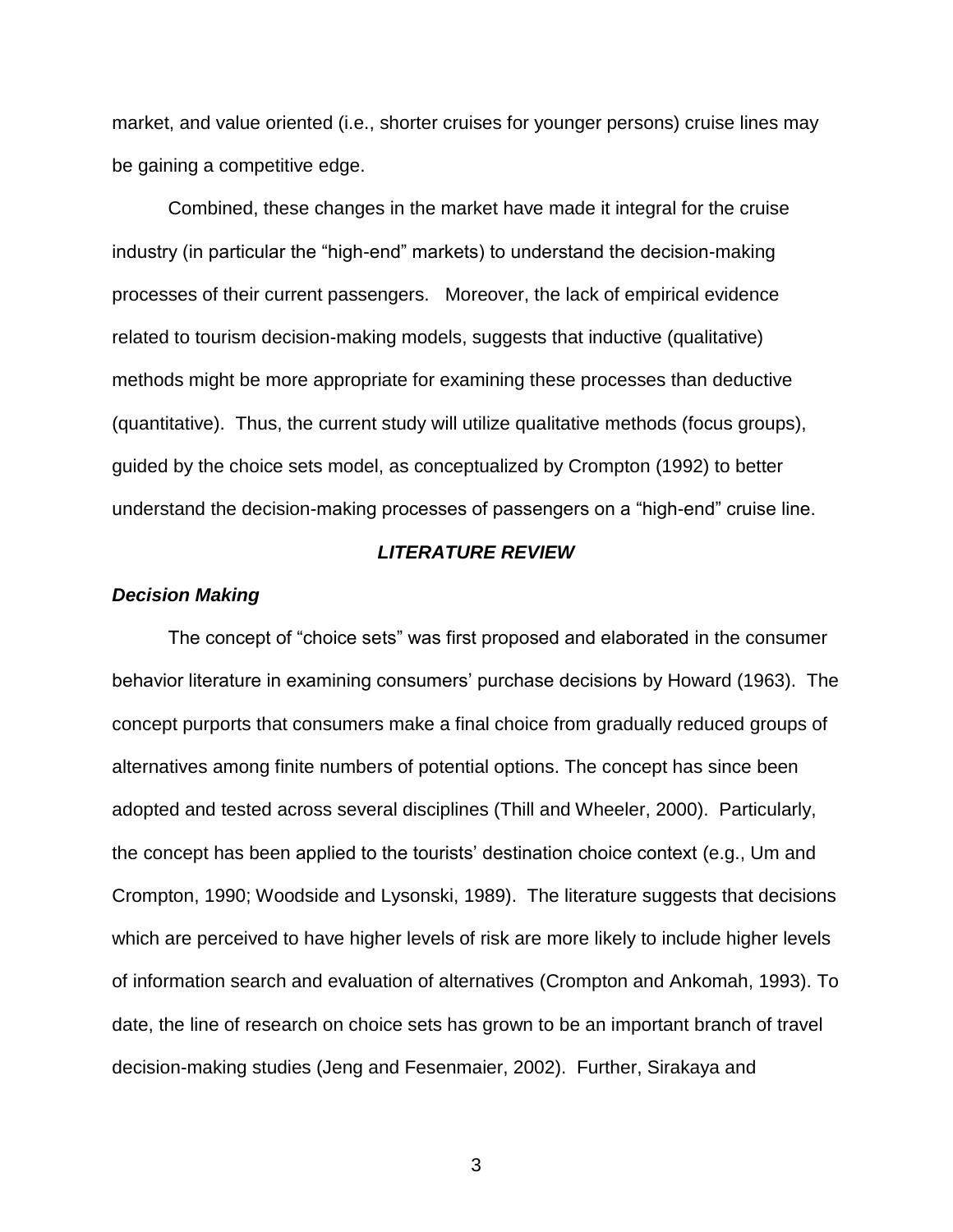Woodside (2005, p. 828), in their review of tourism decision-making theories, purport that "the choice sets approach offers a rather simple and practical perspective to understanding the travelers' decision-making process" and that the Crompton (1992) "choice sets approach provides practical advantages" to other types of models. Thus, the Crompton (1992) will be the model utilized to guide the present study.

## *The Model of Destination Choice Sets*

Crompton (1992) integrated relevant research findings by consumer behavior scholars and extant yet sparse findings from tourism studies, and proposed a model (Figure 1) on the structure of tourists' choice sets. According to this model, tourists' decision-making process goes through three stages, whereby all destinations that they are aware of are funneled down to reach a final choice. The three stages are: initial consideration set, containing all destinations considered by tourists as "possible to visit within a period of time" (Crompton 1992, p. 423); late consideration (evoked) set (termed by Howard (1963)), containing destinations considered by tourists as "probable to visit within a period of time" (Crompton, 1992, p. 424); and final choice decision which is the final destination tourists choose to visit. Simply put, this model delineates the process used by potential tourists to reduce the number of destinations through three stages of alternative sets before reaching a final selection.

In a follow-up study, Crompton and Ankomah (1993) developed a total of nine propositions (two for the first stage; three for the second stage; and four for the final stage) based on this model. For example, for the first stage, it was proposed that the probability for a destination to be chosen as a final choice depends on the level of tourists' awareness of the destination in the early consideration set. Moreover, the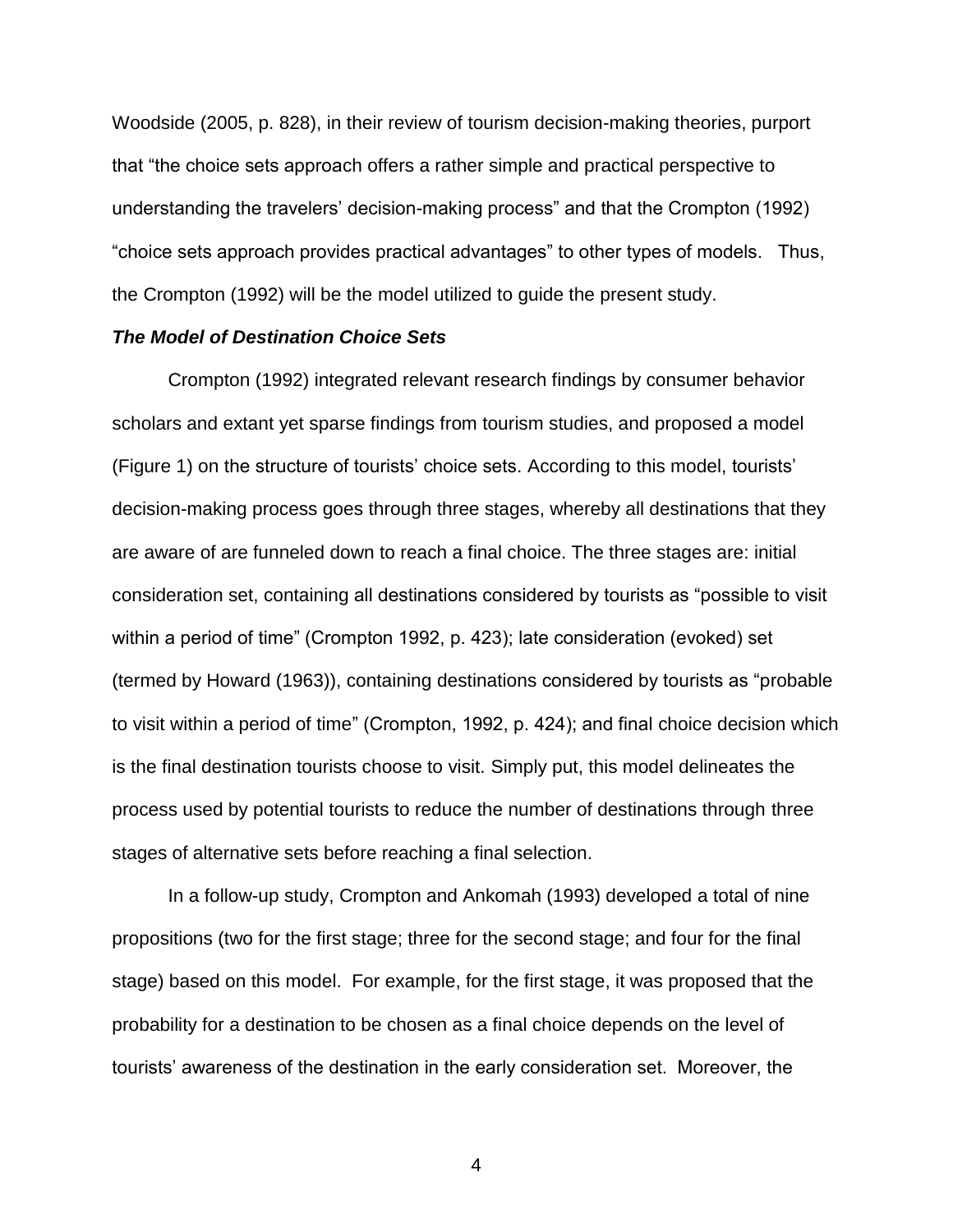number of destinations in the early consideration set within a given geographical area was postulated to be related to the tourists' prior visitation to that area, and the distance of their residence from that area. As for the late consideration set, fewer than four destinations were estimated to be included in this stage, and the ratio between the first consideration set and this set was hypothesized to range from .6 to .9. In the final stage, various decision strategies and criteria (decision rules) such as the relative merits of destinations, perceived constraints, the extent of reliance on information, and so forth were proposed for a final choice. The authors acknowledged that most of these propositions were "transplanted" from the consumer behavior field. Thus, it seems that the applicability and relevance of these propositions in the tourism context remained to be investigated.

When building the destination choice sets model, Crompton (1992) and Crompton and Ankomah (1993) cautioned that the notion of choice sets is applicable only when the task of purchasing requires non-routinized decision-making and high level of involvement. In other words, three main types of decision-making behaviors suggested by consumer behavior literature (i.e., brand loyalty: high involvement, routinized; limited decision-making: low involvement, non-routinized; and inertia: low involvement, routinized) (Assael, 2004) may not fit in this model. Yet, it has been argued that since the tourism product reflects the "unique characteristics of services" (i.e., intangible, inseparable, etc.) that decisions related to tourism purchase are all relatively highly involved (Sirakaya and Woodside 2005). Moreover, it was explicitly pointed out by Crompton (1992, p. 432) that the taxonomy of choice sets is "an analytical tool"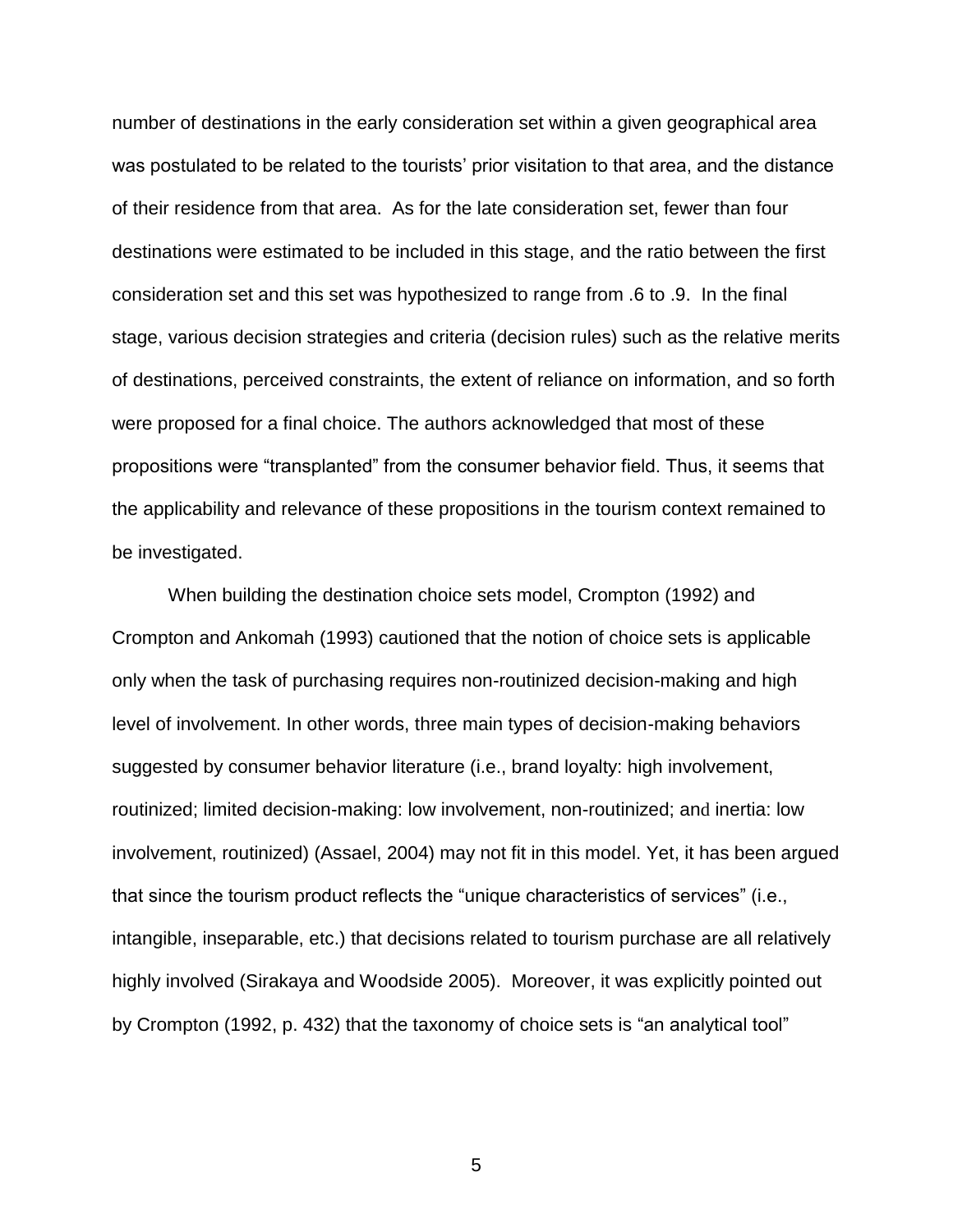rather than "an explanatory model," "because it does not explain the roles of internal and external forces that shape the choices".

More recently, a series of studies reported by Crompton and his associates (Botha, Crompton, and Kim, 1999; Crompton, Botha, and Kim, 1998; Kim, Crompton, and Botha, 2000) have provided empirical support to the model as well as certain propositions. For instance, Crompton et al. (1998) verified the predicted results of the propositions for the late consideration set as stated above. Their findings supported the claim that the number of destinations in the decision maker's late consideration set is typically under four, and this number is about 60% to 90% of its counterpart in their early consideration set. However, the authors failed to identify a consistent relationship between perceived importance and perceived risk with the late consideration set size. Nor did they confirm the proposed positive relationship between respondents' preference rankings of destinations and the order of the destinations being mentioned in unaided recall questions. Interestingly, while their findings supported the proposition that destinations in which people invest more information-seeking effort are more likely to be included in the late consideration set, it was also reported that for a familiar destination (such as Sun/Lost City to most respondents in their study), there could be a different situation. Thus, their results revealed that a familiar destination could become the ultimate choice even though search effort on it is much less than on some alternatives.

## *Ramifications of the Model*

Since this "classic" model of tourist destination choice was proposed, tourism studies on decision-making process have extended to not only destination choice (e.g.,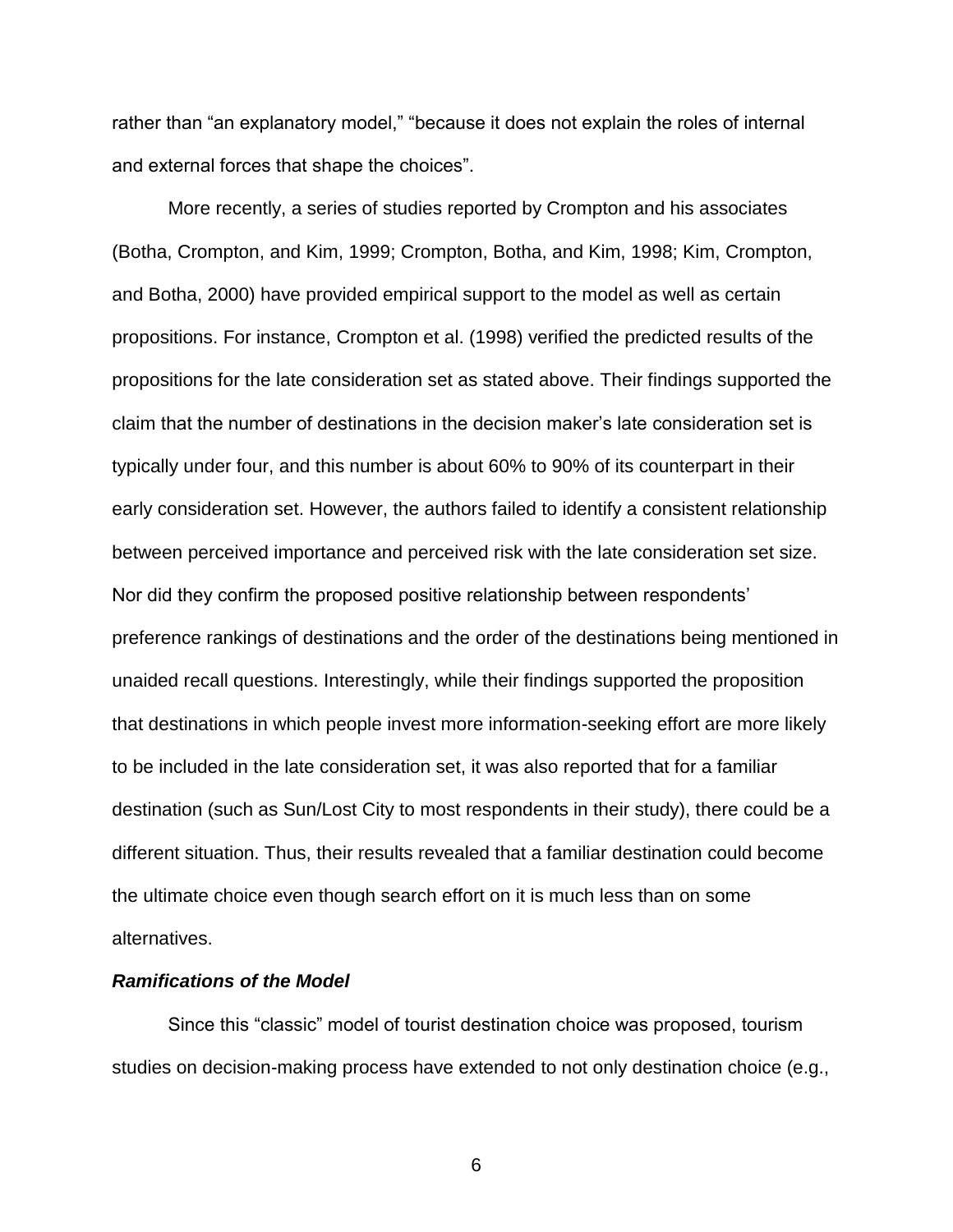Prentice, 2000; Sonmez and Graefe, 1998), but to the contexts of tourist behavior (e.g., Huang and Tsai, 2003; Kozak, 2001); tourist motivation (e.g., Heung, Qu, and Chu, 2001; Kozak, 2002); and travel agents' destination recommendation (Klenosky and Gitelson, 1998). There seems to be at least three trends in the application of the choice sets conceptualization: integration, extension, and amplification.

The first trend can be characterized as integration of the choice sets model. These studies integrated the model as part of their conceptual basis for explaining tourists' decision-making processes (e.g., Klensosky and Gitelson, 1998; Sonmez, 1998; Sonmez and Graefe, 1998; Zalatan, 1996). For example, factors like safety (Sonmez and Graefe, 1998) or destination characteristics (Zalatan, 1996) were included as part of tourists' decision-making processes.

The second trend is an extension of the choice set conceptualization to different situations from the high-involvement and non-routinized scenario specified by Crompton (1992). These studies examined the influence of previous experiences (Huang and Tsai, 2003; Kozak, 2001; Oppermann, 1998) and familiarity (Prentice and Andersen 2000) on destination choice, which could make the decision-making situation more routinized and less involved. For example, Oppermann (1998) contended that because of previous visits, some repeat visitors may experience a unique pattern of choice sets: their early, late, and final consideration sets could consistently contain only one option. Prentice and Andersen (2000) acknowledged that the choice sets model is limited in understanding choices made without much problem-solving processes. They argued that in alternative situations, specifically, when "familiarity is a driver for imagined affective associations about destinations, evoked opportunities, and preferences" (2000,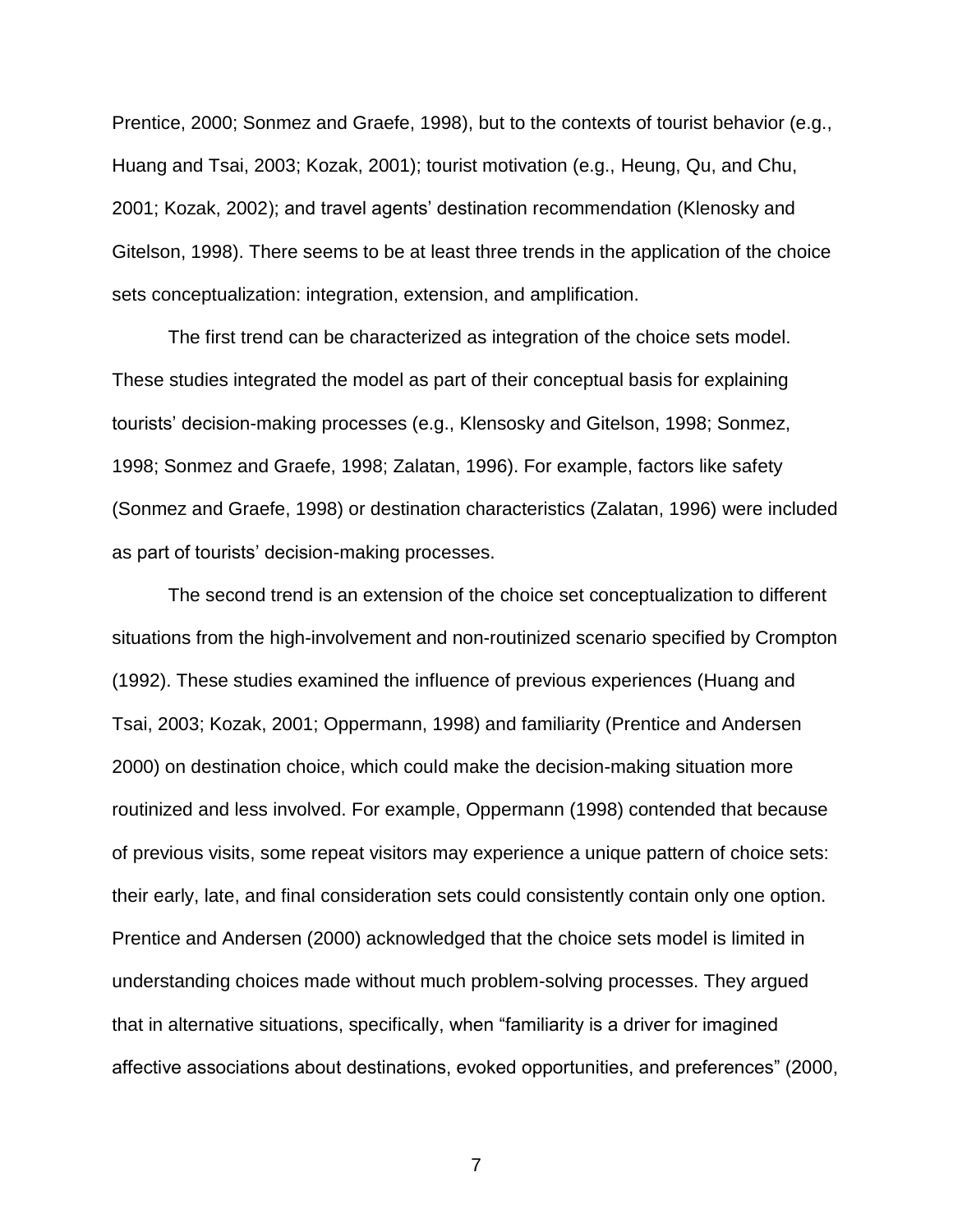p. 493), familiarity could become the ultimate determinant of visiting propensity. According to their conceptualization, familiarity, as opposed to extensive information processing postulated in the Crompton's model, becomes the mechanism of choice selection.

Research has also extended the classic choice sets model by examining tourists' decision-making characteristics in multipurpose trips (versus one single pleasureseeking trip) (Oppermann, 2000), and by examining multi-facet travel decisions (choice of the combination of several travel components versus simply destination choice) (Dellaert, et al., 1997; Dellaert, Ettema, and Lindh, 1998). Dellaert et al. (1998) suggested that both the timing of travelers' choices on different components of one vacation and their constraints affect the overall process of travel decision-making. Further, the timing of those parts differed in varying degrees until the actual travel takes place, and constraints were found to be the determinant factor for travel decisions. Overall, this stream of research has attempted to extend the applicability of the concept of choice sets. Looking beyond the specific choice analysis context, these researchers associated the notion of choice sets with a broader picture of travel decision-making situations from various angles.

A third trend is the amplification of the choice sets model by adding additional factors to the model. Additional factors which have been added to the model include: cognitive distance (Ankomah et al., 1996), image (Heung, et al., 2001; Sonmez and Sirakaya, 2002), satisfaction (Kozak, 2001), motivational differences (Kozak, 2002), and the tourist's role (Jiang, Havitz, and O'Brien, 2000). For instance, Ankomah et al. (1996) investigated the relationship between cognitive distance and choice sets. They found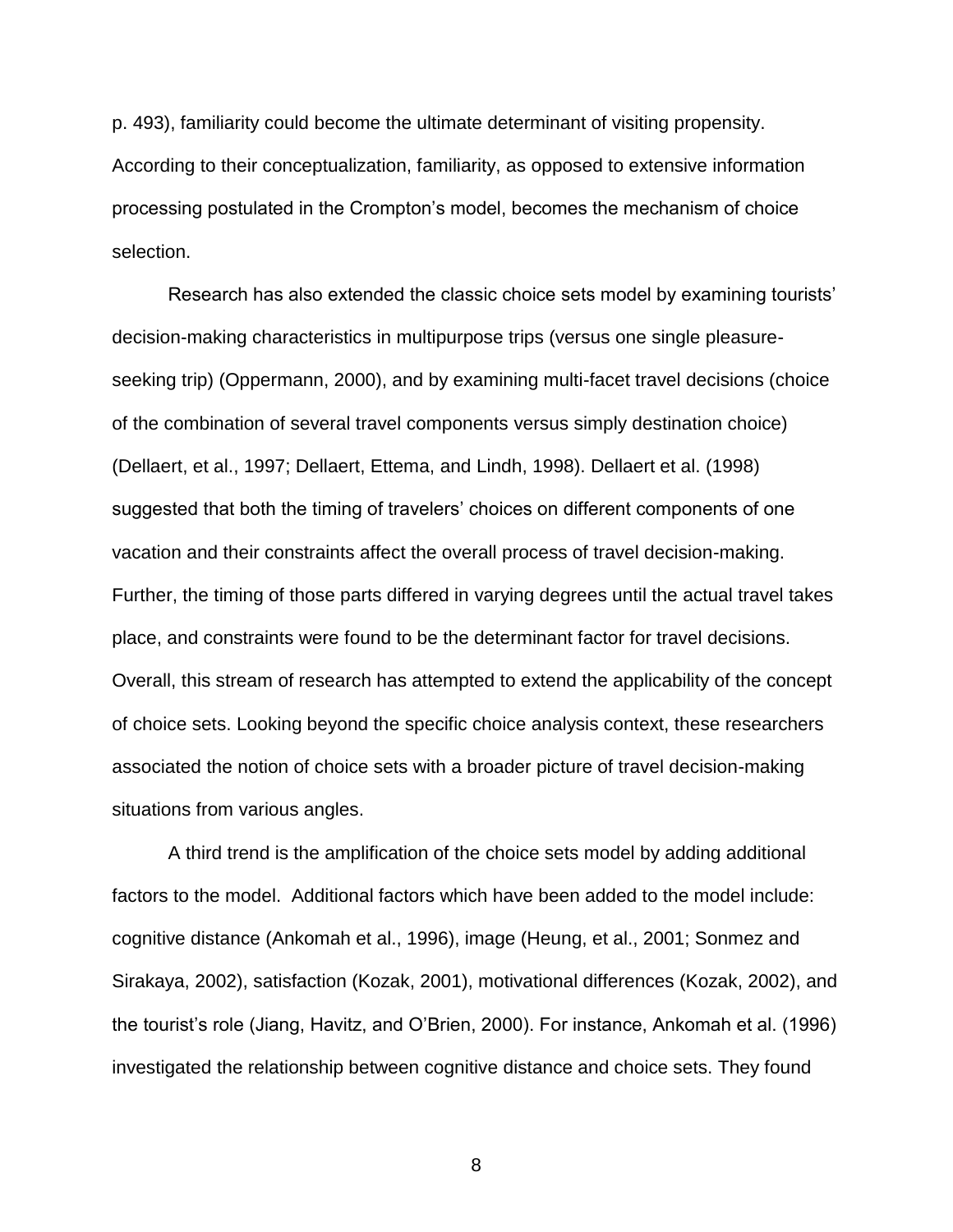that cognitive distance estimates to destinations in the late consideration set were significantly more accurate than estimates to destinations in the reject set. Further, they found that respondents tended to underestimate cognitive distance for destinations in the late consideration set, but the level of underestimation varies in different subsets of the late set, with the action subset higher than inaction set. Kozak (2001) found that the determinant factors for intention to revisit were the level of overall satisfaction and the number of previous visits. In addition, tourist motivations have been found to be different based on two factors: nationality and destinations visited (Kozak, 2002). By identifying the antecedents and consequences of choice set formation, this stream of research has attempted to amplify the model, by making it more explanatory by including various factors influencing choice-decision.

In comparison to the numerous studies integrating, extending, or amplifying the choice sets model (which is arguably beyond the model's initial purpose), there has been little effort made in testing the original model. Furthermore, although Crompton and Ankomah (1993) estimated that the concept of choice sets could be generalizable to many facets of tourism, no studies have examined this model in other sectors of the tourism industry (outside of destinations). While this model has possibly been the most often cited and utilized in the field of tourism, few studies have empirically examined it. Recent research has generated a better understanding of the phenomena from different perspectives.

## *Recent Tourist Decision-Making Research*

Most of the recent literature related to tourists' decision-making processes have examined how tourists' search for information when making travel decisions (Gursoy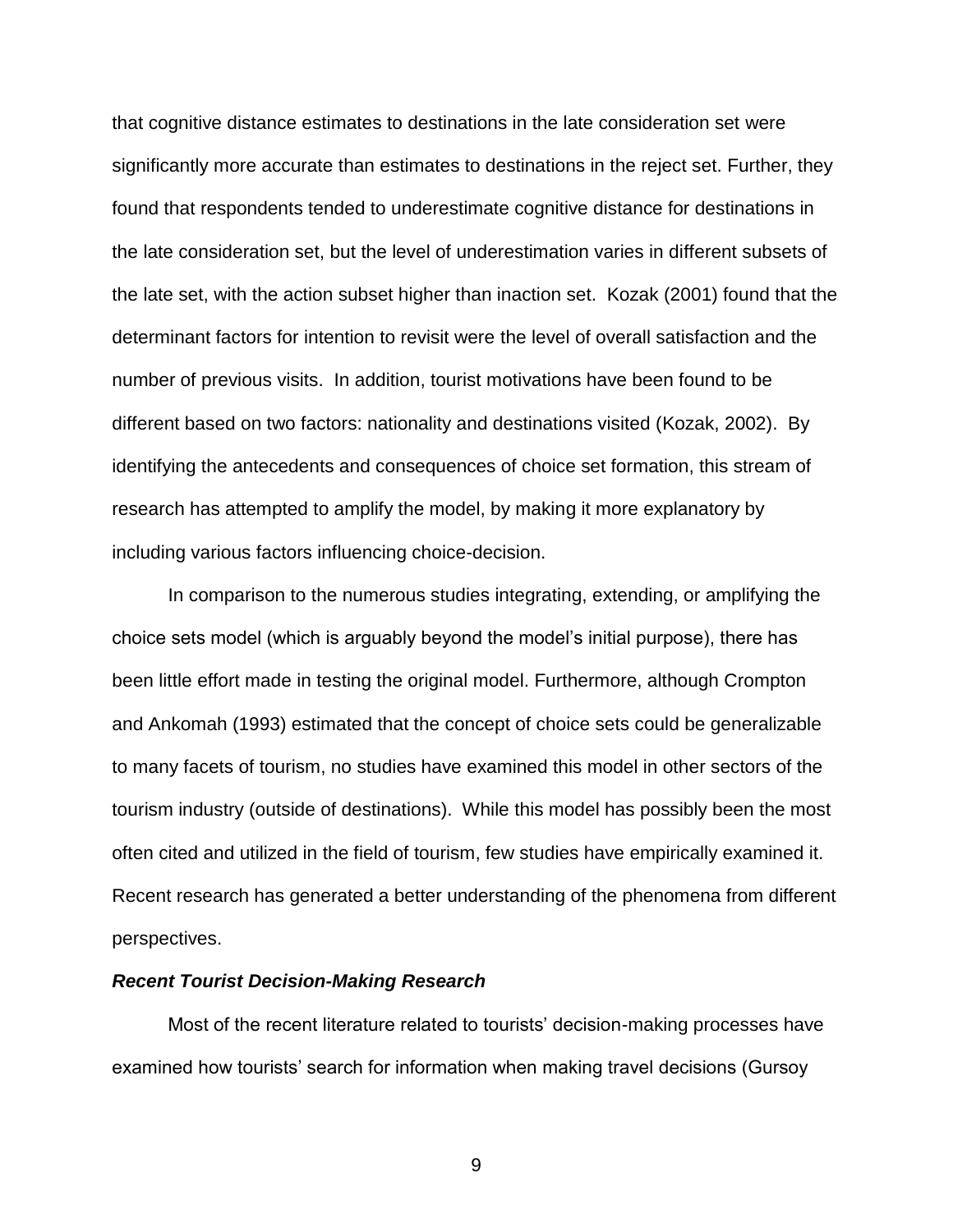and McCleary, 2004; Huan and Beaman, 2003; Maser and Weiermair, 1998; Vogt and Fesenmaier, 1998). Vogt and Fesenmaier (1998, p. 552) suggested that the underlying premise of this research is "that individuals are goal-directed; that is, they are attempting to answer a specific question as to which product to buy or how to spend time." They examined information requesters, to a Midwest destination in the United States and were able to develop a reliable and valid scale for measuring multiple information needs of tourists. Results revealed that most information is collected for functional reasons, though information is also gathered to fulfill: innovative, hedonic (entertainment) and aesthetic/visual needs. They thus suggest that when developing communication materials, destination managers should incorporate these needs.

Gursoy and McCleary (2004) conceptualized a more holistic model of tourists' information search behavior, though the model has yet to be empirically examined. Their model postulated that familiarity and expertise are the key moderating variables between situational factors (previous visits, involvement, intentional learning and incidental learning) and both internal and external searching behavior. Their model further suggested that the relationships between familiarity and expertise, and internal and external search were mediated by the perceived costs of both the internal and external information search. These proposals suggested that travel decision-making was typically a highly involved and complex process.

Another model of decision-making was proposed by Huan and Beaman (2003). They suggested that not including tourist type or treating multiple step decisions as one compensatory choice invalidates decision-making research. They further suggested that examining decision-making at the individual level is flawed, as the process of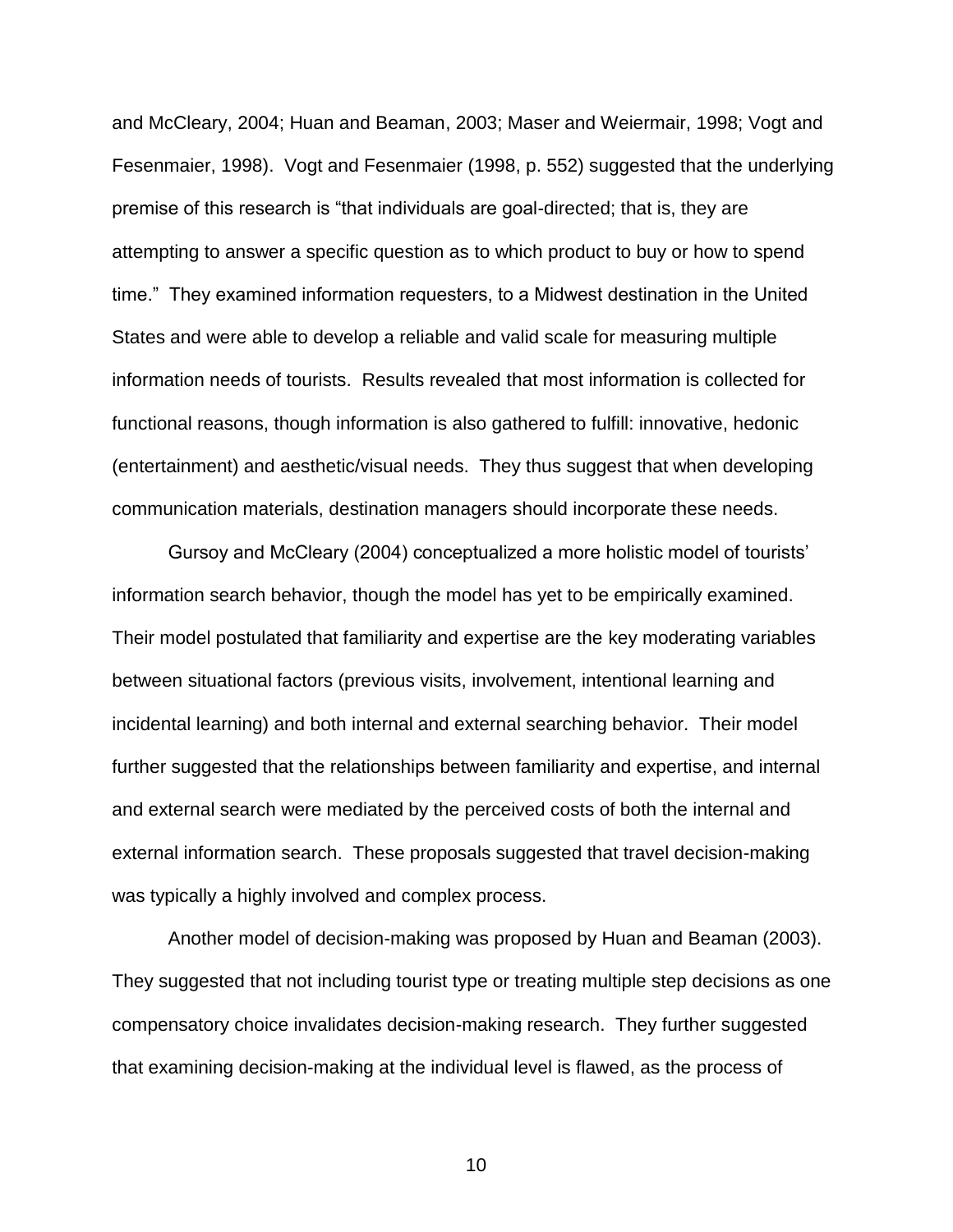choosing a destination is also a social process (influenced by others). Thus, they argued that decision-making is a social-psychological construct.

Similarly, Decrop and Snelders (2005) proposed a decision-making typology based on social-psychological processes. They examined the decision-making processes of 25 Belgian households choosing a vacation and identified six different types of vacationers: habitual (repeaters), rational (risk avoiders), hedonic (pleasure seekers), opportunistic (non-planners), constrained (have contextual inhibitors) and adaptable (flexible). While these categories are not mutually exclusive, they do offer insight into the decision-making processes of vacationers from various socialpsychological backgrounds. From this same data set, Decrop (2005) further found that decisions made with friends (in comparison to couples/families) are more likely to: involve all members, take longer, and are more likely to be ineffective. Yet, decisions made with friends are less likely to be frustrating as friends are more willing to compromise ("sacrifice"), and group adhesion is a major goal.

Similar to the Crompton (1992) model, Woodside and Dubelaar (2002) and Woodside and King (2001) postulated a purchase consumption system (PCS) which sequences the steps in which consumers utilize to buy and use products. Their sequential model helps to explain how different variables (i.e., demographics, choices/alternatives, pre-planning issues, key selection drivers, etc.) in the decisionmaking process affect each other. Their behavioral model (as opposed to choice set models; see Sirakaya and Woodside 2005 for a full-review of both types of models) includes ten propositions related to the affects of one decision behavior on another (see Woodside, MacDonald and Burford 2004 for a full review of the propositions).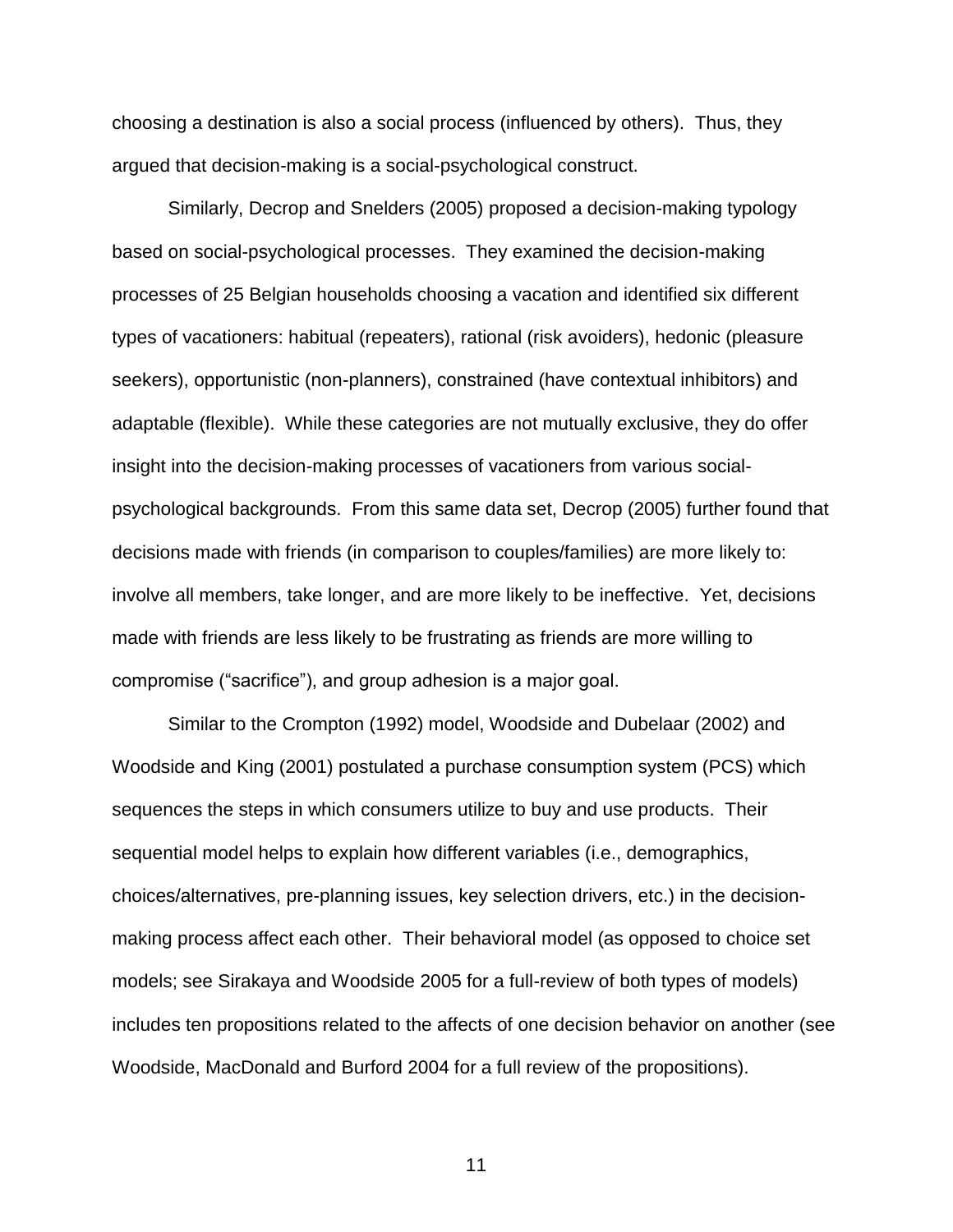Also related to the current study is the work of Sirakaya, McLellan and Uysal (1996) who utilized a behavioral decision theory to model college students' decisionmaking processes. They revealed that for college students, decisions are individual specific and that destination attractiveness and the cost of the trip are the most important factors for predicting final choice. This finding suggests that decisions related to choosing a cruise may be related to the attractiveness and perceived value of the product.

## *Purpose of the Study*

Since it has been suggested that understanding tourists' decision-making is one of the keys to marketing success (Gursoy and McCleary, 2004; Johnson and Messmer, 1991) and the cruise industry is becoming increasingly competitive (CLIA 2005, 2006), it would seem important for cruise management to better understand their visitors' decision-making processes in a practical manner. Since the Crompton (1992) model has been suggested to offer a "rather simple and practical perspective to understanding the travelers' decision process" and has been argued to have "practical advantages" over other models (Sirakaya and Woodside, 2005), it was believed that the Crompton (1992) would offer the best fit to the research needed.

Yet, as argued by Crompton (1992), the choice sets model does not necessarily delineate the shaping forces of a choice. As stated by Sirakaya and Woodside (2005, p. 829), choice set models often "accept that other individuals affect the decision-maker, but do not address active interaction with other individuals or sources along the decision-making process. Thus it would further seem important to focusing on the social influences on these decisions (as per Huan and Beaman, 2003), and to examine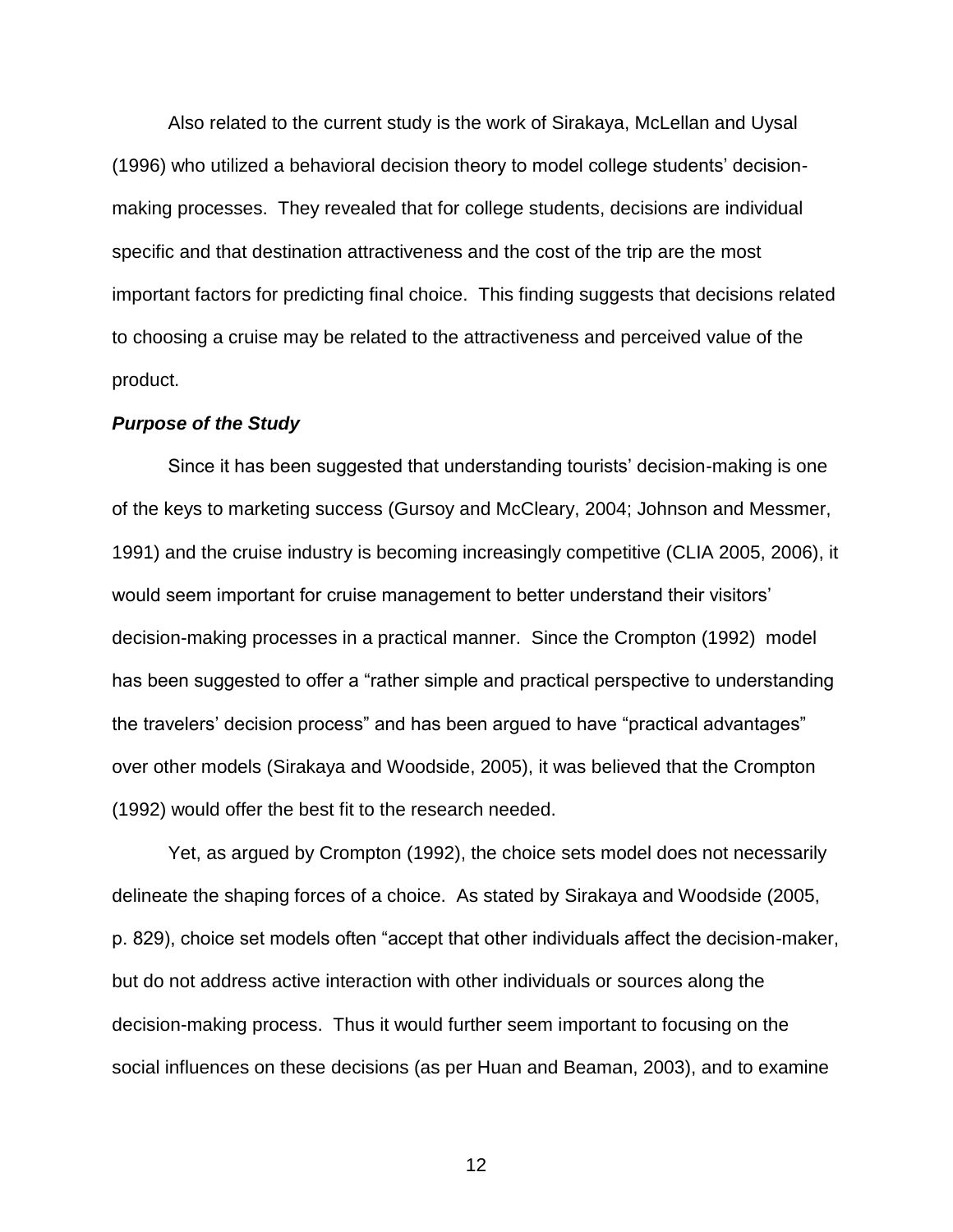the underlying reasons why passengers chose the cruise they did, over all other vacations.

Crompton's (1992) choice set model was developed to examine the decisionmaking processes related to choosing a vacation destination, and he argued that the process might be quite different for different types of vacations. It was thus postulated that the decision-making processes of persons purchasing a cruise vacation would be more complex than decisions related to choosing a destination, since it was believed the process would involve more steps. Similar to choosing a destination, cruise vacationers must decide: a) whether or not to take a vacation, and b) where to go. Yet, cruise vacationers must also decide: c) which cruise line to travel on, and d) which ship from that line to choose.

It has been suggested that for topics that have a theoretical foundation which is not yet robust, qualitative approaches are preferred (Dann and Phillips, 2001). Thus, since the Crompton (1992) choice sets model lacks empirical support, it was determined that the most feasible means for examining the purposes of the study was via focus groups of cruise passengers. Therefore, the current study utilized inductive reasoning (instead of hypotheses) as a guiding framework to investigate the role of choice sets while examining social influences and the underlying reasons for final choice.

#### *METHODS*

Data for the current study was collected during a one week cruise on board the newest ship for a predominant cruise line (called ABC line from here forward), utilizing focus groups. The ship utilized has been defined as a "premier ship" (Choosing Cruising, 2004) on a "premier line" (Cartwright and Baird, 1999). The ship has 720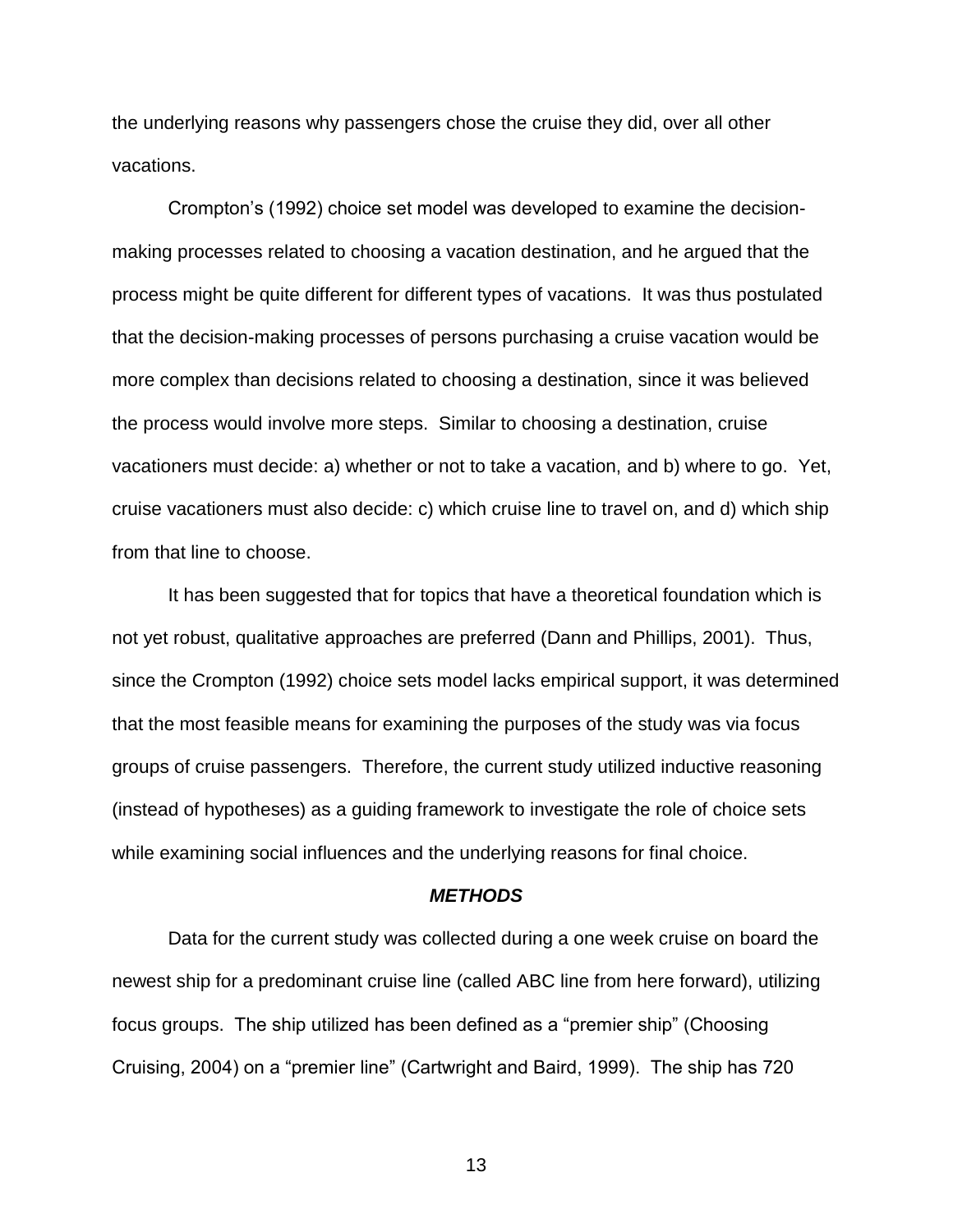passenger staterooms which have been called "among the largest in the industry" with 80% of all cabins having deluxe verandas (Cruise & Vacation Views, 2001). The ship's itinerary included stops in St. Thomas, USVI; Grand Cayman, Cayman Islands; Ocho Rios, Jamaica and ABC's private island.

Potential participants were selected from the cruise manifest (listing of all passengers, including relevant information) by the Ship's Hotel Manager, and were stratified to ensure representation of different cruiser types (Alumni, suite, outside, and inside cabin) were solicited. This was done by sorting passengers by cabin type and by number of cruises, prior to systematically selecting them. Passengers selected ( $n =$ 152) were then randomly placed into one of 23 pre-planned focus groups. These passengers were then invited to participate by having a note explaining the study sent to their cabins, with an R.S.V.P. card enclosed. The note informed the guests where and when their focus group would take place. The note also asked them to indicate whether they would like to participate by returning their R.S.V.P. card to the Purser's Desk.

A total of 82 passengers agreed to participate via contacting the Purser's Desk. Guests who showed up for their focus groups ( $n = 72$ ) were interviewed in small groups (2 to 5 people) in order to better hear individual opinions, comments and observances, while allowing for group interaction. The interviews were all conducted in the same conference room, and were recorded in order to better preserve the data. The interviews were led by one the primary investigator of the current study, with one assistant in attendance to take additional notes to better assist with the reliability of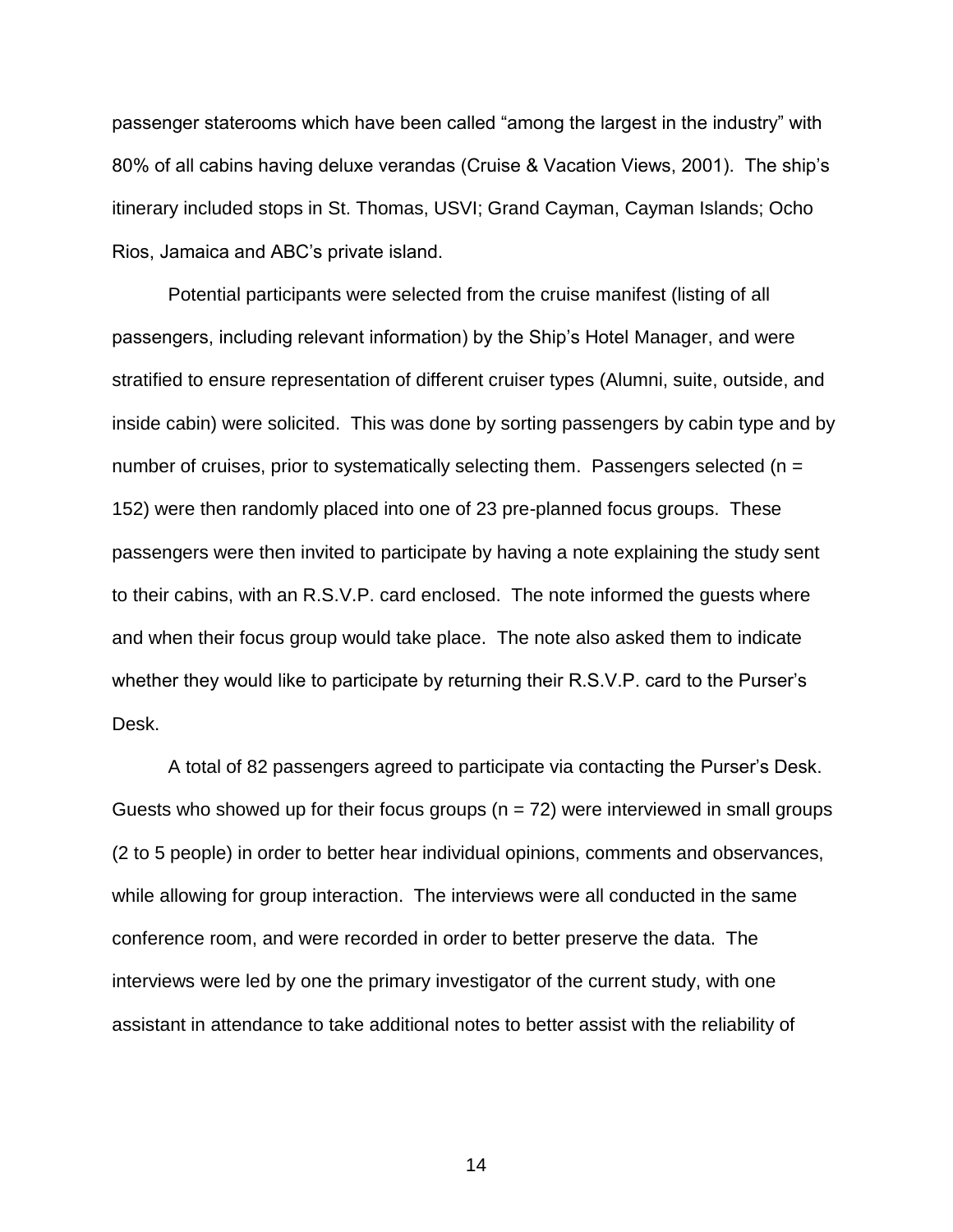responses. On average, the interviews lasted approximately 35 minutes. As a gift for participating, guests were given a small gift, compliments of the Hotel Manager.

The questions asked were scripted in order to be consistent, and multiple followup questions were utilized as discussion warranted. The script was developed, following the Crompton (1992) choice sets model, and included additional inquiry into the role of others within the decision-making process (as per Huan and Beaman, 2003). Also, with the use of the interviewing process, follow-up questions were included to assist in understanding the underlying causes of the decisions made.

Participants were initially informed that the purpose of their focus group was: "to assist "the cruise line" in better serving them in the future, and to determine why you chose this particular cruise and ship." The initial set of questions asked for feedback regarding participants' cruising history (i.e., number of cruises they had taken, number with ABC, who else they had cruised). The second group of questions asked respondents about their initial consideration sets. Participants were asked: what types of vacation they considered, who was involved in this process, when did this process start, were there multiple rounds of reducing choices (i.e., was there a late consideration set), why/how did they decide to take a cruise versus another type of vacation.

The third group of questions asked participants the main reasons why they chose ABC over other cruise lines and or vacations (late and final decision). Questions in this group included: what other cruise lines/vacations were considered, who made the final decision, who/what influenced the final decision, what were the other possible choices, when was the final decision made, and why did they ultimately choose the "ship." Additional streams of questions (not included in this study) include: a competitor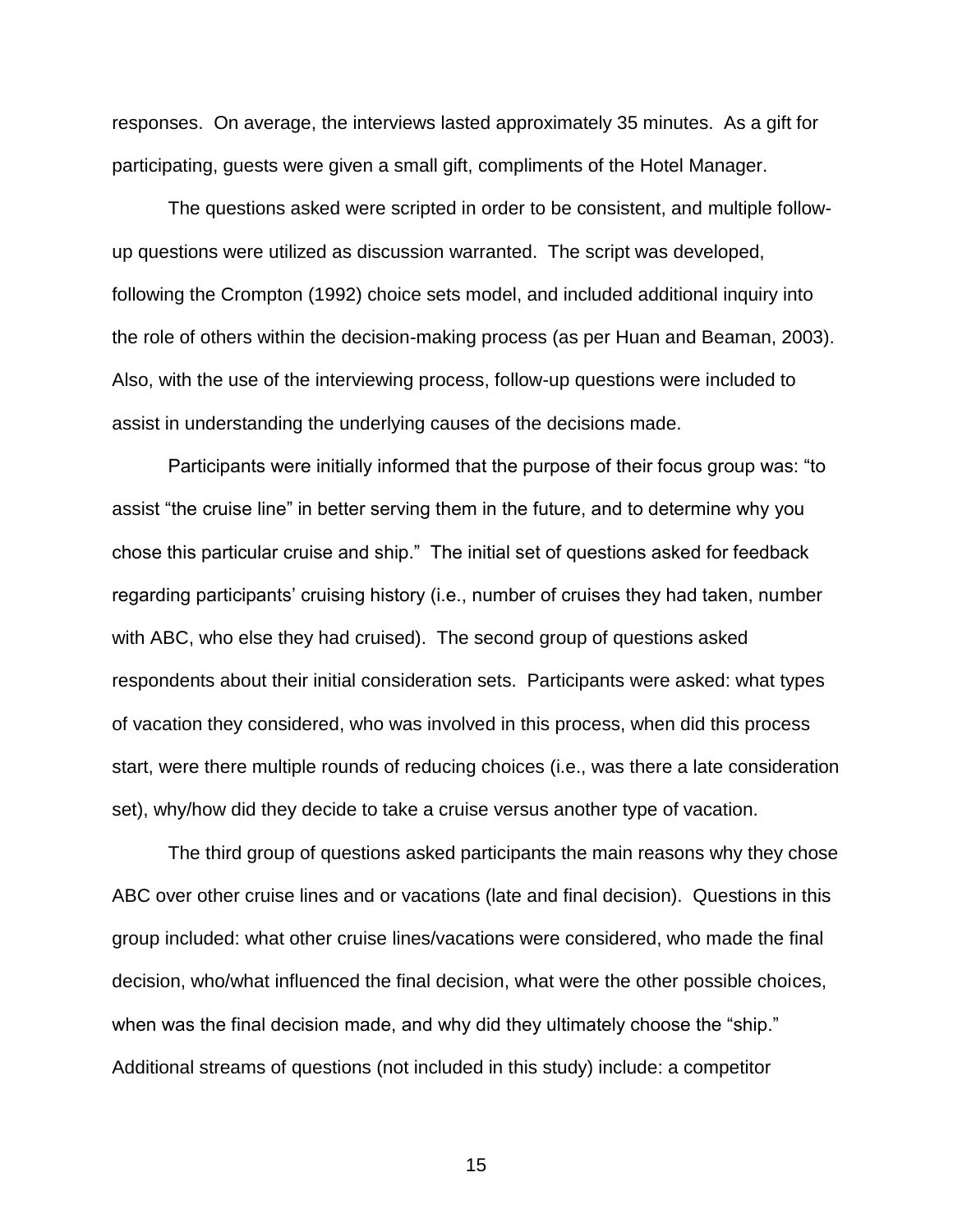analysis, the effect on the current cruise of participating in a focus group, and future behavioral intentions.

## *RESULTS*

## *Profile of Respondents*

Respondents included 55 visitors who had sailed ABC before and 17 first time ABC guests. Participants on average had taken a total of 13.7 cruises, with 8.3 (60.3%) of those cruises being taken on ABC (ranged from first time cruisers to 61 total cruises). Additionally, the sample included 37 males, and 35 females, and consisted of 18 guests who were staying in suites and 14 guests who stayed in inside cabins.

## *Initial Choice Set*

On average, guests started their decision-making process regarding which type of vacation to take 5.7 months prior to sailing. The vast majority of initial decisions were made only by those who would be going on the vacation (i.e., couples discussed it together, or one member of a couple informed the other, or, if an individual, nobody influenced initial decisions). Of the 72 participants, only four made initial decisions based on information received from ABC, and only one was influenced by a travel agent. The four persons who were influenced by ABC were all Alumni, and contact made from their participation in the Alumni program is what started their decisionmaking processes. The majority of responses mirrored the following:

*"Nobody, or no information influenced our decision to go on vacation. We go every year, and as always, we just sat down and started to decide where we*  would go this year. We make these decisions by ourself (Male, Alumni visitor)."

During this initial phase, only five interviewed guests considered a vacation other than a cruise. These guests were either considering flying to a single destination ( $n = 4$ )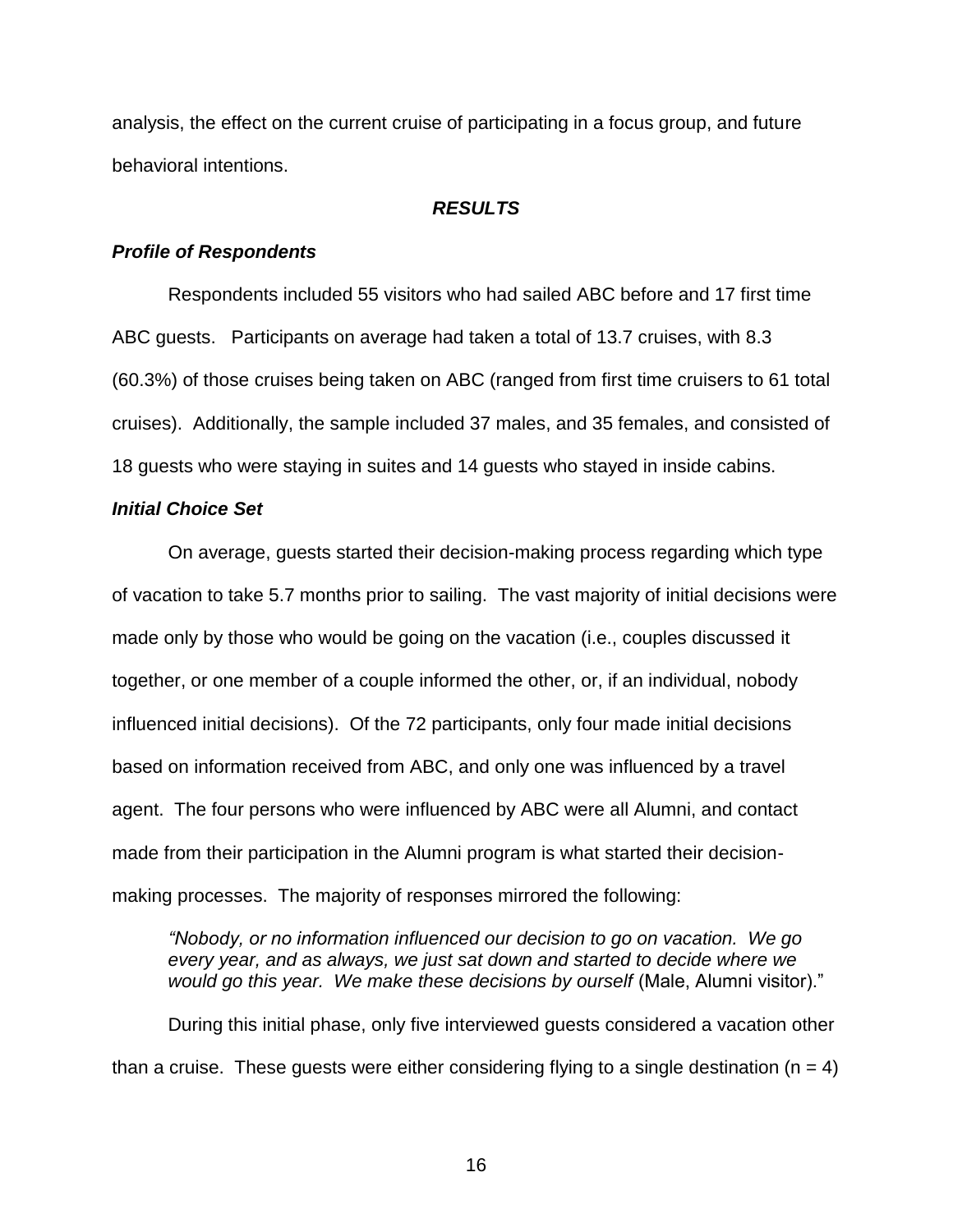or driving to see family ( $n = 1$ ). While there were multiple reasons that participants gave for deciding to take a cruise instead of another type of vacation, most were because cruising is perceived to be more carefree than other vacations. Examples include:

*"We think (cruising) is the best part of everything. You"ve got everything from food, live entertainment, & different ports to go to. It"s a break away from doing nothing."*

*"You can unpack only once, and see different places...it is convenient."*

*"We"ve done other vacations, been there, done that."*

*"You don"t have to be anywhere, at any specific time."*

*"You don"t have to deal with buses or hotels. You have everything you need right here."*

While it was anticipated that there would be a progressive funneling of multiple

choices, down to a single choice, the vast majority of participants ( $n = 56$ ) knew that

they were taking an ABC cruise the second that they decided to go on vacation. Of

these, all but three were repeat ABC cruisers. Responses from the repeaters included:

*"The only decision we make every year is which ship we are going to go on."*

*"We"ve tried other lines, but ABC is where we belong…I don"t think we"ll take a regular vacation again."*

*"Why would we go through the hassle to try anything else? They (ABC) make us happy and treat us like royalty…we only sail ABC."*

Responses from first time ABC ( $n = 3$ ) cruisers who knew they would be taking a

cruise on ABC immediately included:

*"Our parents always swear by ABC and we just figured it was time for us to see what it was all about…it was the only vacation we considered."*

*"The last cruise we went on, people told us that ABC America was better…we knew our next cruise would be with them, just didn"t know when."*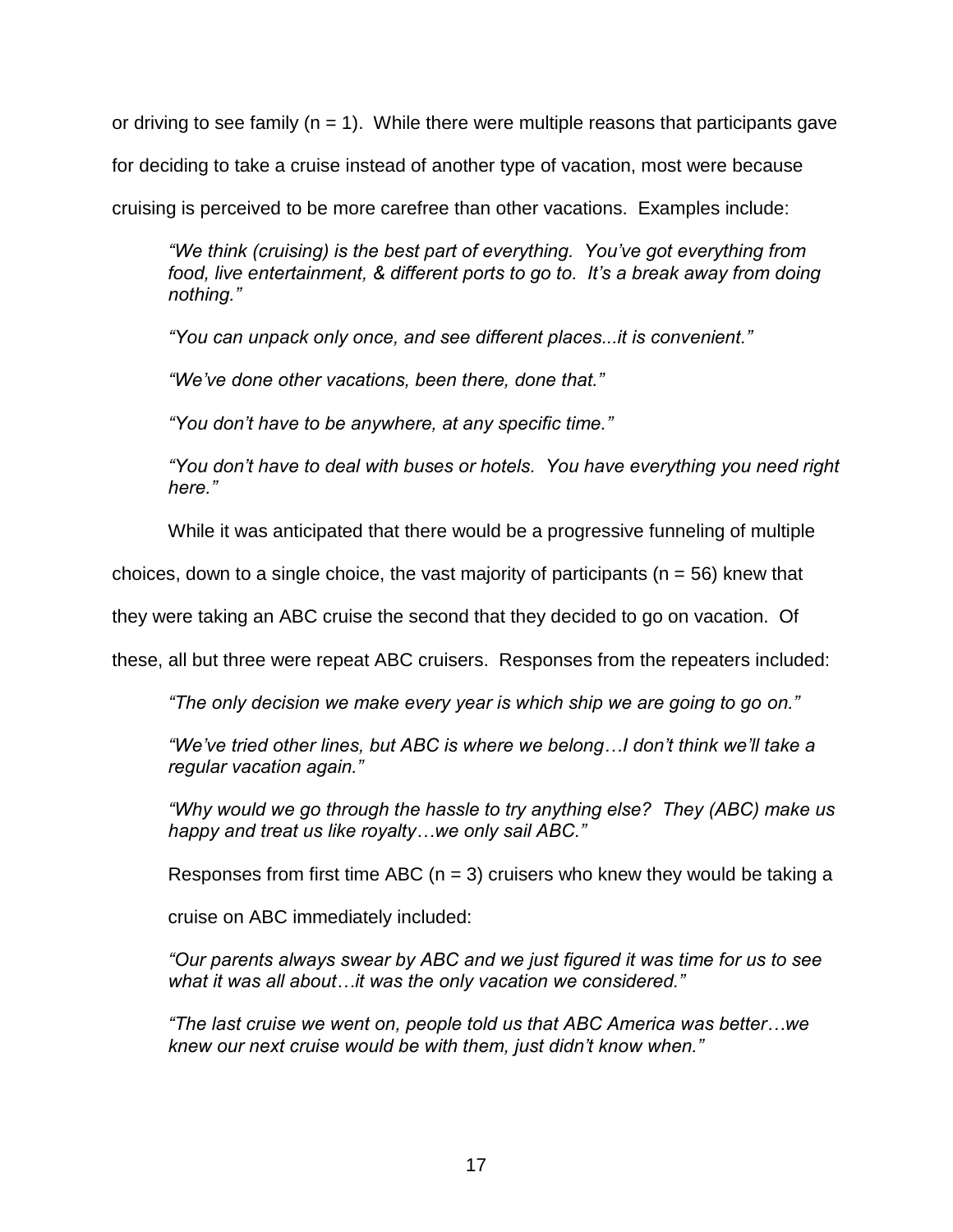The sixteen passengers who did not know that they would be sailing with ABC

immediately included two repeat ABC cruisers, and 14 first timers. This group of

respondents appeared to weigh the strengths of the different lines first, and then chose

based on itinerary and/or ship. A single, consistent theme for why they ended up

cruising ABC seemed to be that it offered better value. Quotes from this group include:

*"We did research on all of the big cruise lines and narrowed it to Princess, Royal (Caribbean) and ABC. Princess and Royal (Caribbean) are less expensive, but you don"t get as much as you do here. We decided that since it was our anniversary that it was worth the extra money… Once we knew we were going on ABC, the "ship" was our choice because we wanted to go to the Caribbean." – First Timer*

*"Our last few cruises were all on Princess, but we wanted to sail somebody new. We are able to cruise (Princess) for a little less (money), but they aren"t worth it unless they are running a special promotion. We checked out a lot of lines, and even thought about Princess again…We couldn"t find a super deal, so we chose ABC because (the others) don"t offer as high of quality overall...I really wanted a newer ship (in response to why he chose the "ship")." – First Timer* 

*"We knew it was going to be either Celebrity or ABC, and tried to see who would offer us the best deal. Of all the lines these are our two favorites, and this time the decision seemed to be tougher than normal. Both lines offered us wonderful deals. We got a 45% discount for being Alumni members which made our decision much easier...we chose the "ship" because we wanted to be in a warm itinerary." -- Repeater* 

# *Late and Final Choice Set*

On average, respondents had decided to take their vacation on board the "ship"

(final decision) 5.5 months prior to sailing. Thus, the time from initially thinking about

taking a vacation (5.7 months prior), to making a final decision took on average less

than one week. For participants who knew immediately that they were going to take an

ABC cruise (n = 56), they reduced their choices down to the "ship" based on either the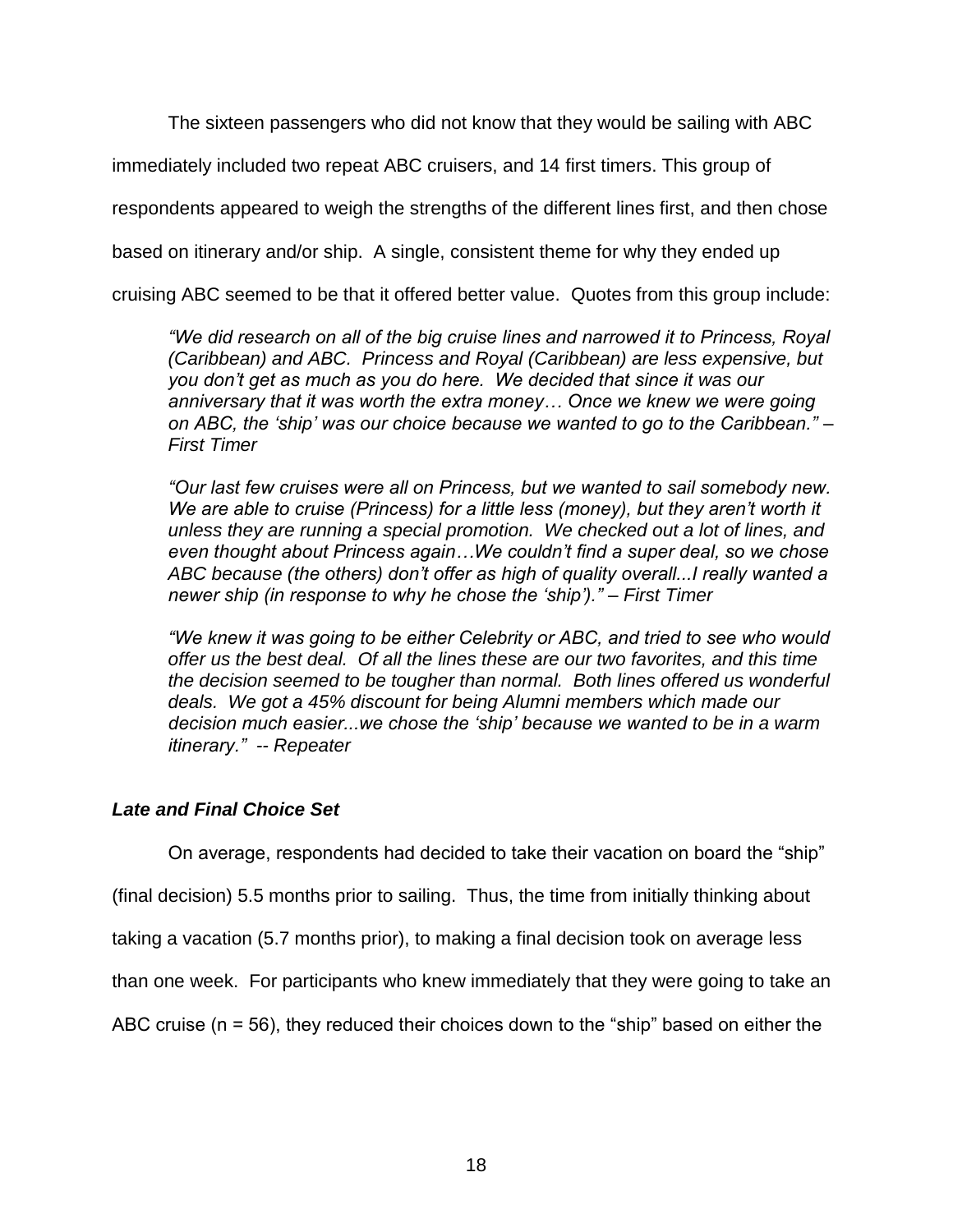destinations visited, or the ship itself. Examples of quotations made by respondents who based their final decision on destinations visited include:

*"Their itinerary and dates matched best with when and where we wanted to go."*

*"This was the only ship "ABC" has in the Caribbean which made our choice very easy."*

Responses from those who made their decision based solely on the ship include:

*"We have come to eliminate some of (ABC"s) ships, the older ones, and wanted to cruise the newest one."*

*"We heard that this ship had the best modern art."*

As mentioned previously, the final decision for respondents who did not know that they would be going on ABC immediately was generally made, based on value.

During the final decision-making phase, respondents were also more likely to seek information from others. Participants who knew immediately that they were going to cruise with ABC ( $n = 56$ ), were most likely to seek information from the Web ( $n = 33$ ), though they also contacted ABC directly for information ( $n = 11$ ) and also contacted travel agents for information ( $n = 8$ ). Participants ( $n = 16$ ) who did not know that they were going to cruise ABC immediately were most likely to: go to the ABC Web site ( $n =$ 13), contact a travel agent ( $n = 9$ ), ask friends/family for assistance ( $n = 6$ ), or talk with a group leader for advice  $(n = 5)$ . These respondents as a whole were much more likely to use multiple sources of information to make a final decision, while the former group tended to utilize only one source of information.

Participants were also asked the main reason why they chose ABC over all other cruise lines. These responses were systematically grouped into themes by two researchers independently. Once completed, the themes were compared and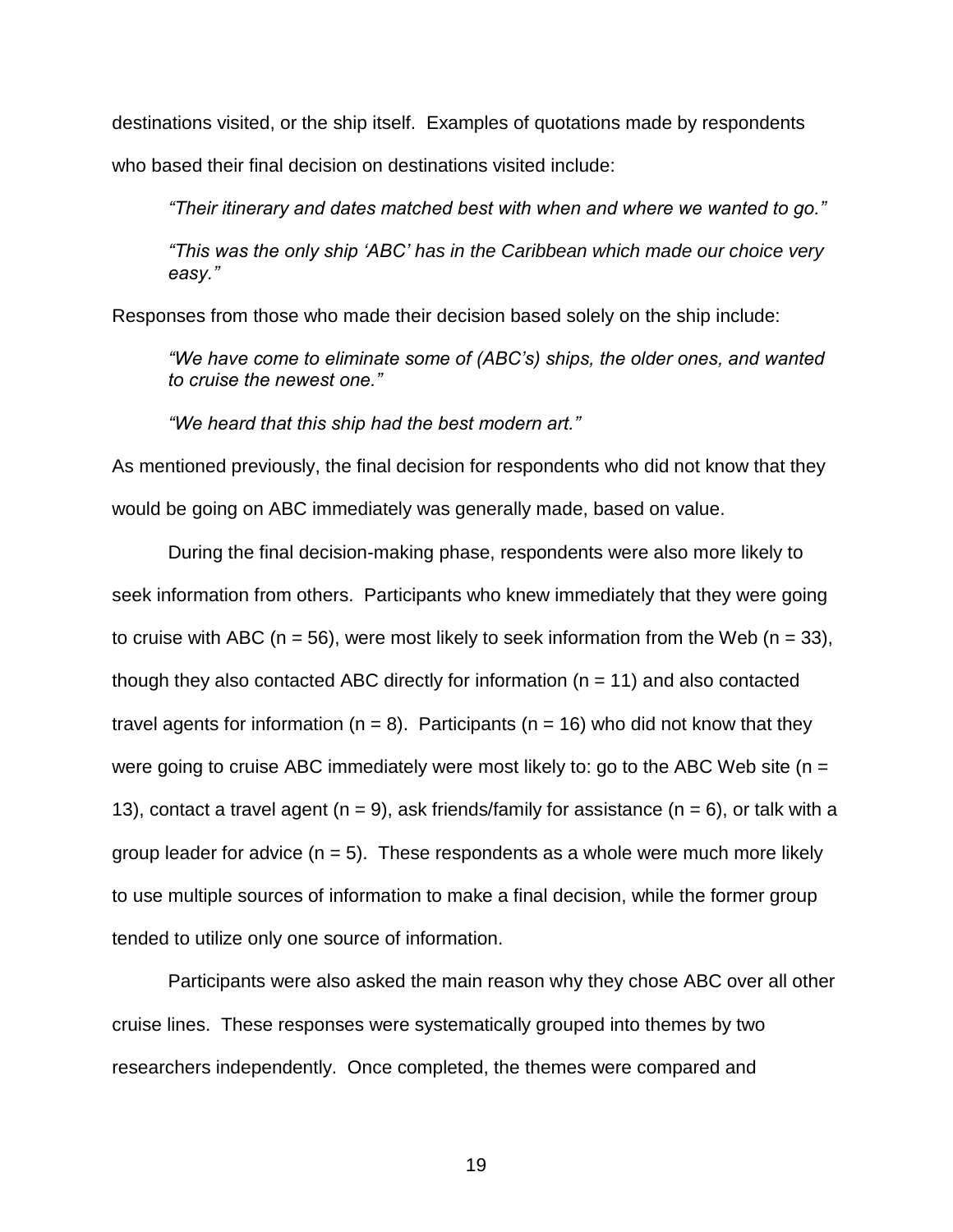negotiated. The resultant themes which included three or more responses included: Superior Product/Service ( $n = 19$ ), Familiarity/Loyalty ( $n = 11$ ), Other Guests ( $n = 9$ ), The Ship (n = 8), Superior Crew (n = 6), Convenience (n = 6) and Price (n = 4).

# *DISCUSSION AND CONCLUSIONS*

With the cruise industry becoming increasingly competitive (CLIA, 2006), it is more important than ever for cruise management to understand their markets. Further, the understanding of tourists' decision-making processes (Crompton, 1992), the various social influences (Huan and Beaman, 2003) and the underlying processes (Gursoy and McCleary, 2004; Johnson and Messmer, 1991) have been proposed as keys to marketing success. Thus, it was the purpose of the current study to examine cruise passengers' choice sets (as per Crompton, 1992), while focusing on the social influences on these decisions (as per Huan and Beaman, 2003), and examining the underlying reasons why passengers chose the cruise they did.

Results of the current study have both managerial and theoretical implications. The Crompton (1992) choice sets model suggested that decisions related to choosing a vacation destination go through three distinct stages, yet suggested that this process could be very different for different sectors of the tourism industry. It was thus believed by the current researchers that the decision-making processes of persons purchasing a cruise vacation would be more complex than decisions related to choosing a destination. Similar to choosing a destination, cruise vacationers must decide: a) whether or not to take a vacation, and b) where to go. Yet, cruise vacationers must also decide: c) which cruise line to travel on, and d) which ship from that line to choose.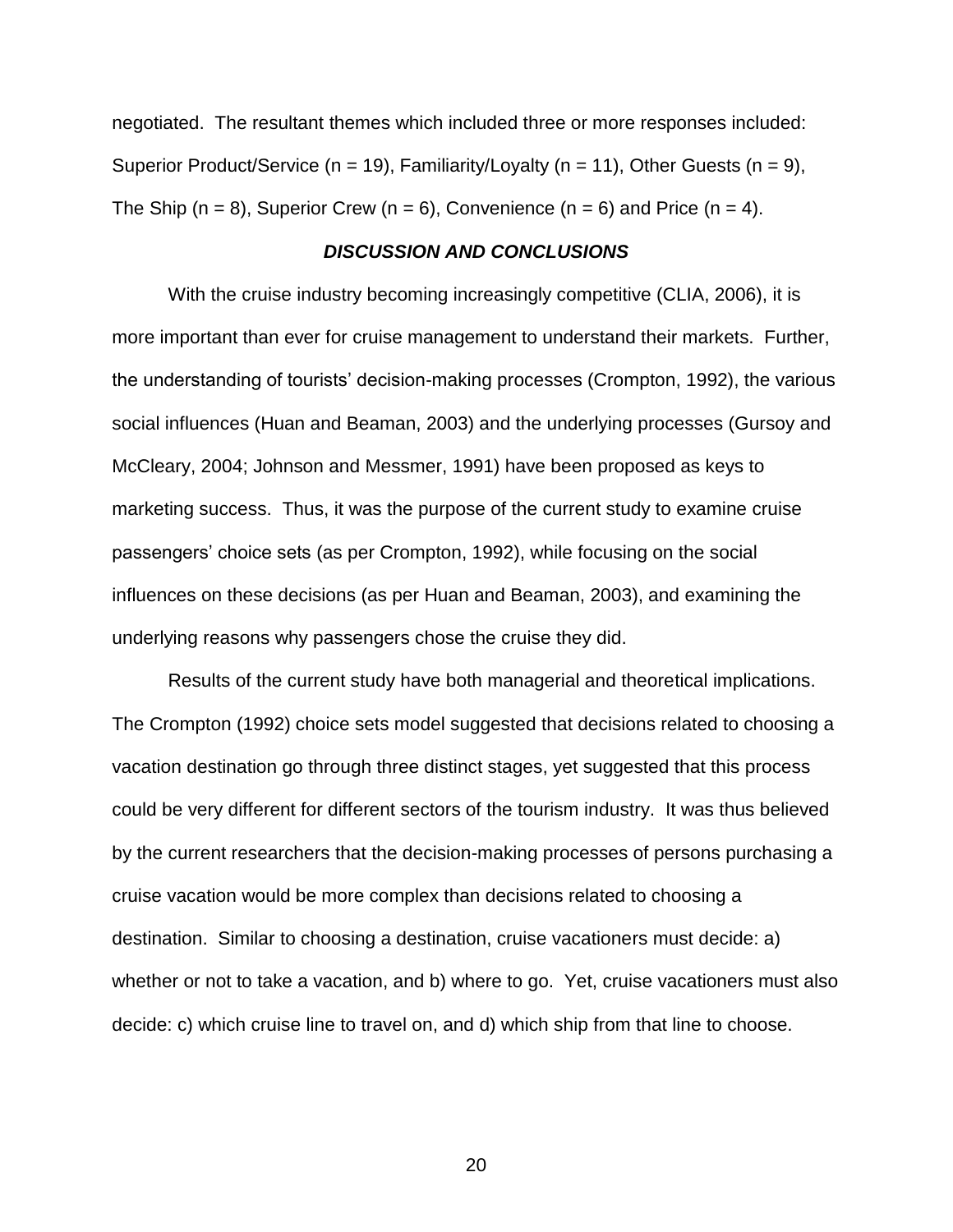Findings of the current study suggest the existence of two groups of cruisers: those who go through complex decision-making (participants who did not know that they were going to cruise ABC immediately) and those who are brand loyal (participants who sailed ABC before and knew immediately that they were going to cruise with ABC). The former went through the funneling process before reaching their final decision, as suggested by Crompton and his associates (Crompton, 1992; Crompton and Ankomah, 1993; Crompton et al., 1998).

The latter went through a process that contradicted the choice sets model, by skipping earlier stages. It was revealed that these passengers seem to follow Langer's (1978) notion of mindlessness: they simplified their decision-making with minimal processing of available information, and did not go through all three phases of the choice sets model. Crompton and Ankomah (1993) argued that the choice sets model would only be effective for non-routinized and highly involved decisions. While it can be argued that the decisions of the current respondents were highly involved (as per Assael, 2004), it appears as if these decisions were routinized. This held especially true for repeat ABC travelers, which is similar to Opperman's (1998) postulation that for tourists who have previous experience, their entire set of choices may include only one option. In this case, it was not that they had taken that specific vacation before (no participants had ever sailed on the "ship" before), but they had purchased other products from the brand before (ABC).

The above finding is in accordance with Prentice and Anderson (2000) who suggested that familiarity could become the ultimate determinant of visitation, and with Crompton and Ankomah (1993) who postulated that decisions that involve familiar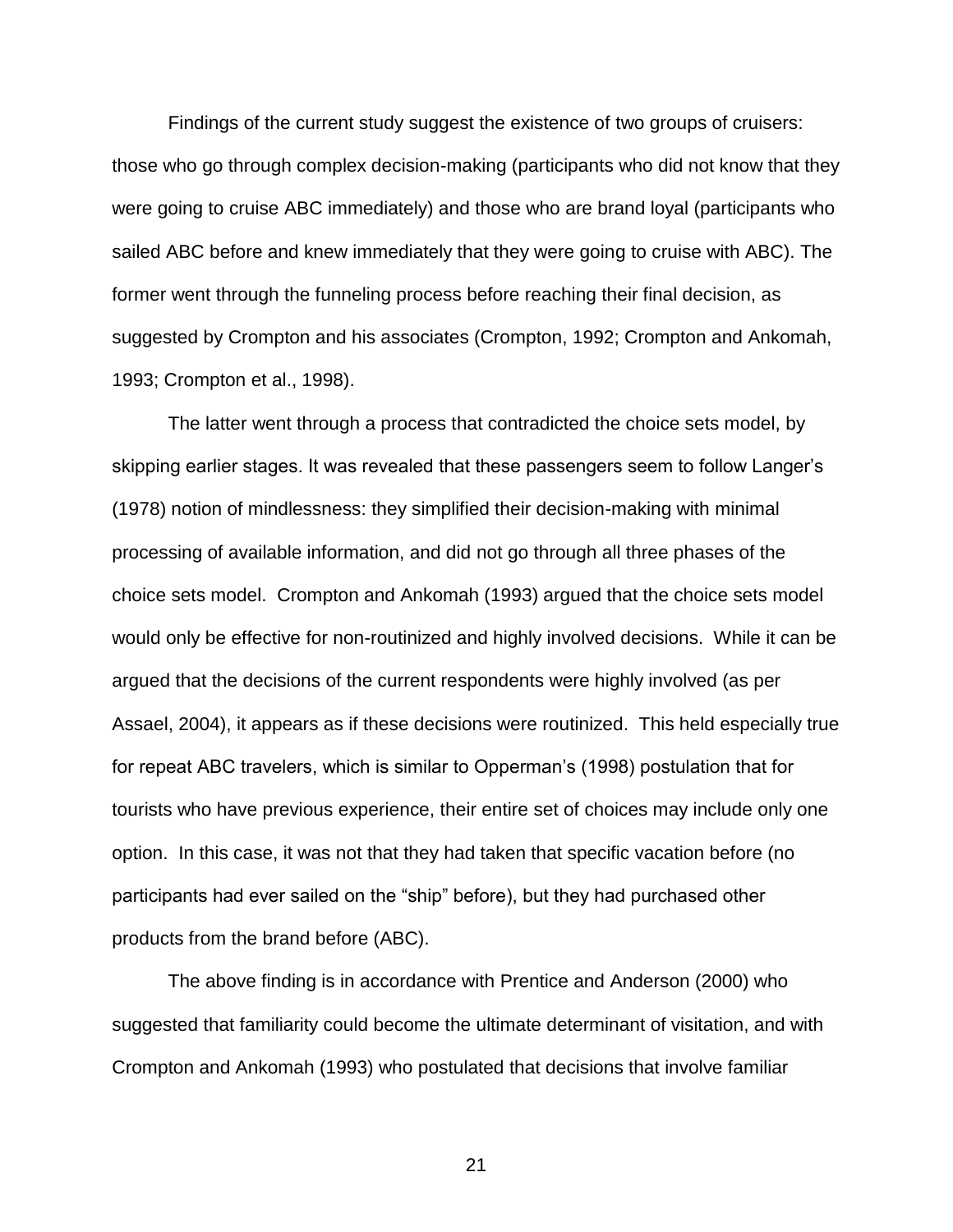destinations would reduce the number of choices in the late consideration set. It is further possible that this finding is related to Decrop's (1999) proposition that there are distinct differences between "brand loyalists" (those with intensive experience) and "variety seekers" (those with extensive experience). The role of prior experience in decision-making is thus very complex, and certainly warrants further research. For cruise management this finding reveals the importance of maintaining customer loyalty, and that the use of loyalty programs could be very beneficial.

Interestingly, the three first-time ABC cruisers who knew that they wanted to take a ABC cruise the second they decided to go on vacation demonstrated a new decisionmaking behavior that does not fall into traditional understanding: they had not been brand loyal yet (i.e., no previous experience with the brand), and did not utilize complex decision-making. In examining their decision-making processes, it was revealed that these respondents chose their vacation, based on social influences (i.e., a family member, other cruisers, a travel agent). It appears as if these cruisers absorbed the information from external sources perceived as credible and these perceptions became part of their memory. Once they decided to go on a vacation, they retrieved this information internally, and their entire information search process stopped there (i.e., no more external information search was necessary). Thus, internal information search preceded external information search in terms of both order and importance, which supports Bettman's (1979) conceptualization.

This finding seems to suggest that there is a sequence of information search, such as internal information based on one's own past experience  $\rightarrow$  internal information based on previously collected, credible information  $\rightarrow$  internal information based on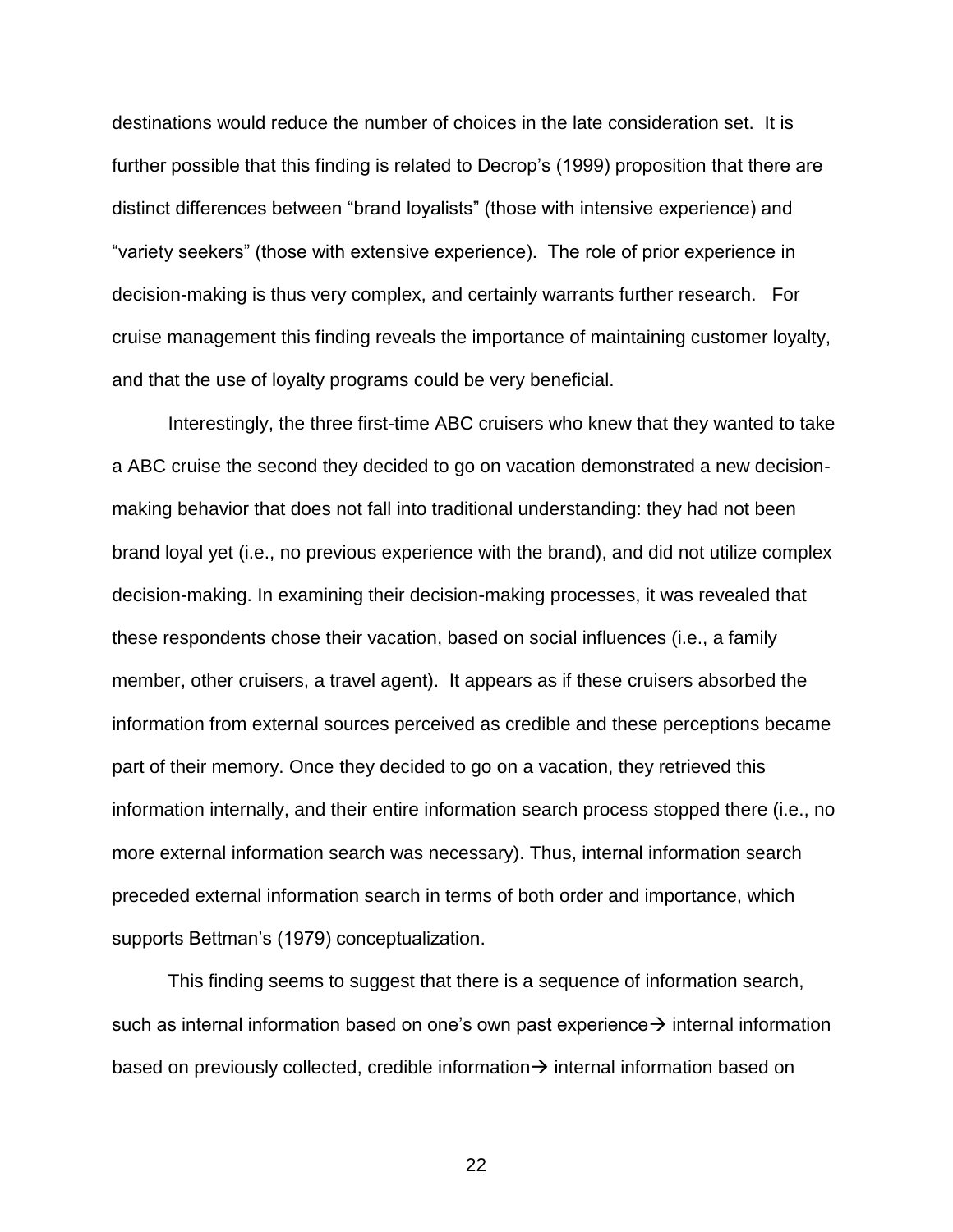other memories  $\rightarrow$  external information search. As proposed by Sirakaya and Woodside (2005, p. 827), "additional theoretical work and empirical reports are needed to help understand heavy search behavior by visitors with extensive prior travel behavior experiences to the destination areas that they are about to visit, as well as non-search behavior exhibited by some leisure first-time visitors to a given destination area." From a managerial perspective, this finding suggests the importance of word of mouth advertising, as it appears that for some visitors, just hearing a confirmation that the product is a good one, justified their purchase.

Results of the current study also validate portions of the DeCrop and Snelders (2005) decision-making typology. They proposed that decision-makers can be classified as: habitual, rational, hedonic, opportunistic, constrained or adaptable, and that these groups are not mutually exclusive. Present results suggest that many of the ABC cruisers are habitual cruisers, as they tended to make the same final decisions that they have in the past (routinized). Additionally, some of the respondents could be classified as rational (chose ABC as it was less risky) and as opportunistic (i.e., went with a group that made the decisions for them). While it would be assumed that many of the visitors made decisions based on hedonic (for pleasure) reasons, the scope of the study did not reveal this as a motive. Additionally, the groups of constrained and adaptable did not appear to be part of this sample. Future research should include methods to examine whether or not these groups of decision makers exist for cruise vacations. This knowledge could be very useful to cruise management in determining target markets, and their differences.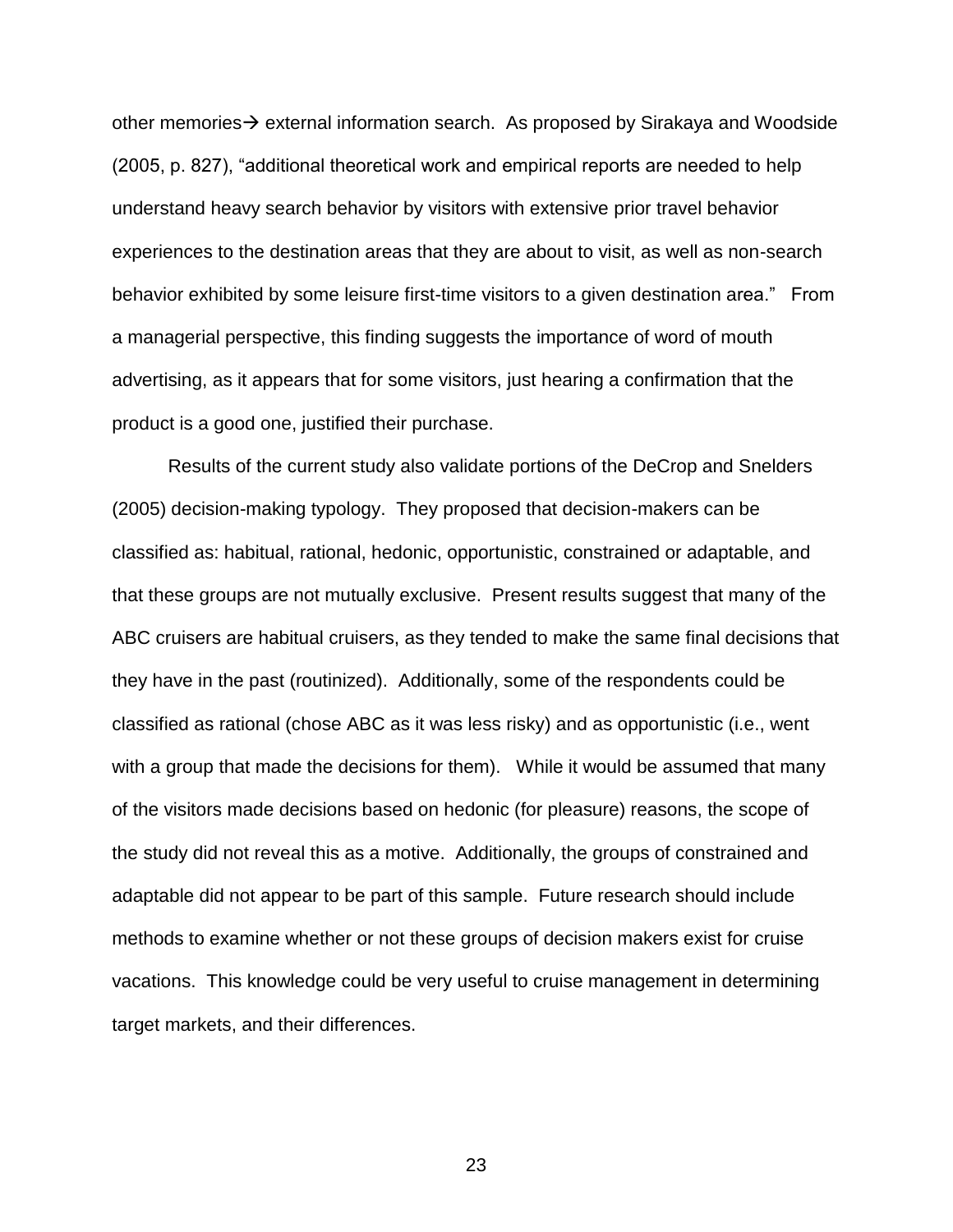Results of the current study also revealed that for decisions that were more complex, perceptions of value tended to be the most important decision-making factor. This finding is similar to Sirakaya, McLellan and Uysal (1996) who found that cost is one of the most important variables related to final choice. The importance of value may be even a larger draw for ABC passengers, as ABC has been awarded "World's Best Cruise Value" for the past thirteen years (CruiseNetwork, 2005). This suggests that ABC should utilize messages related to value, as it appears to be a major pull factor to their market. Future research should examine whether this finding is similar across lines.

It was also found that initial decisions had a tendency to be made solely by those who would be traveling (via internal information processing), while final decisions involved external information (i.e., Web sites, literature), and additional social influences (i.e., travel agent, friends) as suggested by Huan and Beaman (2003) and Maser and Weiermair (1998). This finding reveals to cruise management the importance of having accurate information available to decision makers during the final phase, and the importance of word of mouth advertising. Future research should examine what types of information are desired by decision-makers during this phase, and ways to best present it.

A final finding of the current study is that current respondents not only had to make a decision at the brand level (i.e., ABC), but also at the sub-brand level (i.e., which ship to choose). This decision was most often based on the itinerary, or the ship (in most cases, ship was chosen because it was new). This finding suggests that for cruise lines which have ships that are not doing as well as the rest of their fleet, it may be possible to increase interest by changing the itinerary to a more appealing one, and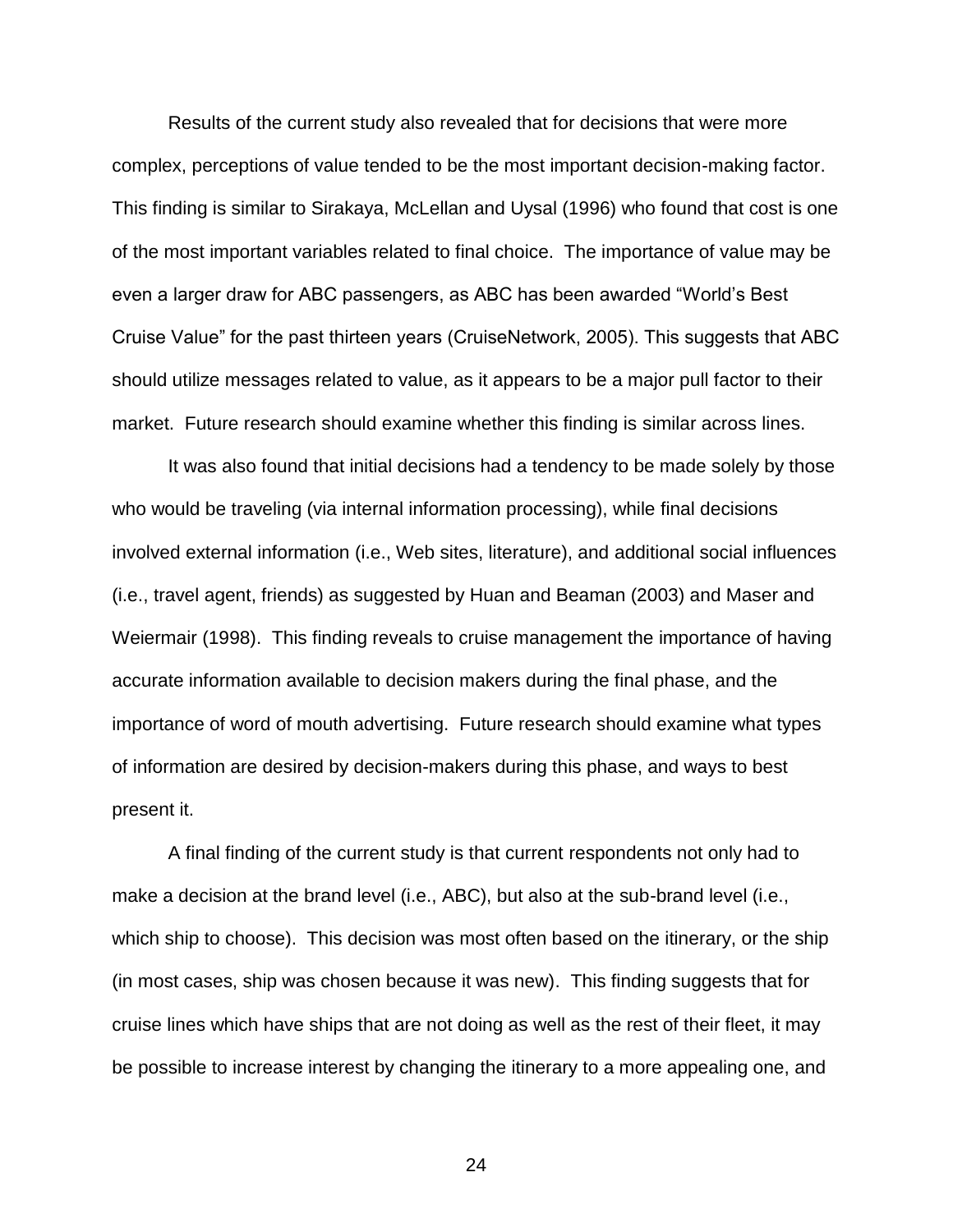that changing out older ships for newer ones may be an effective strategy. Since the ship utilized in the current study was the fleet's newest ship, future research should examine whether or not "newness" is an important factor in cruise passengers' decisionmaking processes.

While it is believed that the methods utilized in the current study were fundamentally sound, the study still had limitations. The study was limited by utilizing passengers on board only one ship, for one cruise line. Since Tyrrell, Countryman, Hong and Cai (2001) have shown differences in decision-making processes for travelers to different destinations, more research is necessary prior to generalizing the current results. The current study was further limited to only one cruising season (Spring). The demographics of cruise passengers change greatly between seasons, and further research is necessary in order to determine if decisions made for vacations at this time of the year are the same as they are during other times (i.e., are children more involved during the summer months?).

While it is difficult to generalize the results of the present study, it is believed that they offer new insights into the decision-making processes of cruise passengers. As proposed by Sirakaya, McClellan and Uysal (1996), decision-making is very individualistic, making it unrealistic to develop a model which explains all tourists' behaviors. Yet, the current study generated a better understanding of when cruise passengers' decisions are made, how/why decisions were made, and who/what influenced those decisions. Since little empirical research has been conducted in this area, it is further believed that the current results offer an initial conceptualization of the decision-making processes that cruise passengers on a premier line go through. With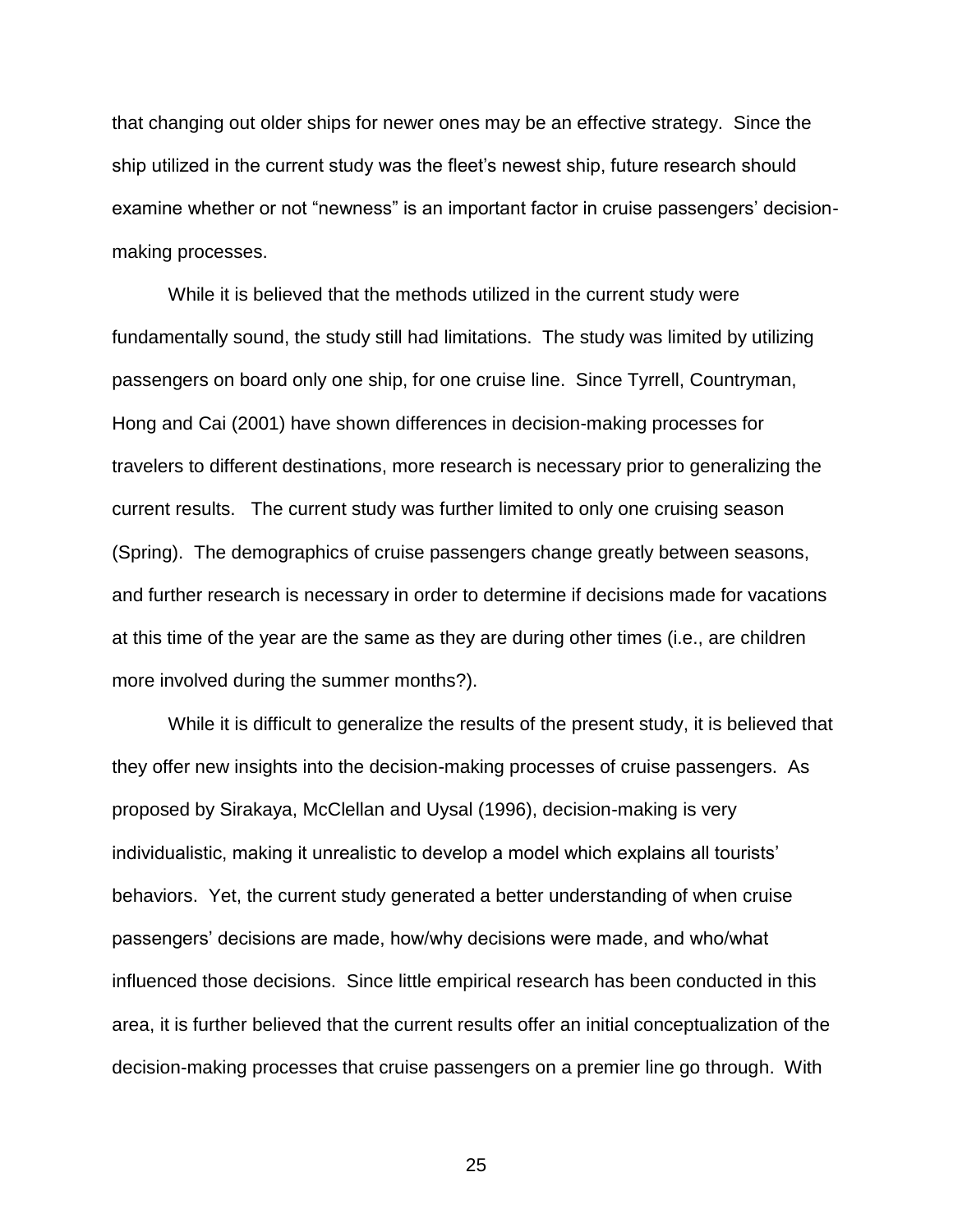the use of this knowledge, cruise management should be able to more effectively manage resources, as they should have a better understanding of their clientele.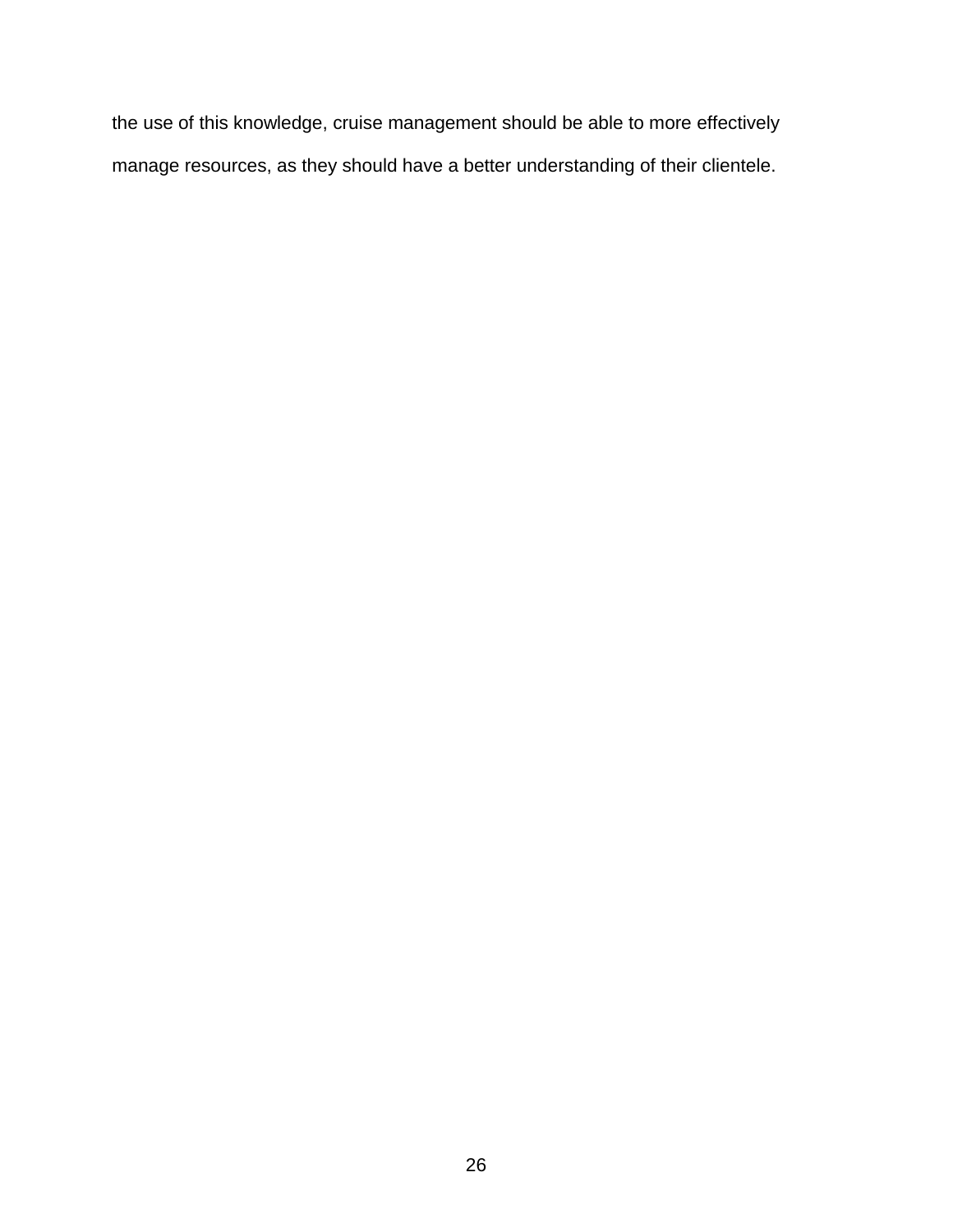# *REFERENCES*

Ankomah, P.K., J.L. Crompton, and D. Baker (1996). Influence of cognitive distance in vacation choice. *Annals of Tourism Research,* 23 (1), 138-150.

Assael, H. (2004). *Consumer Behavior: A Strategic Approach*. Boston, MA: Houghton Mifflin.

Bettman, J. R. (1979). *Information Processing Theory of Consumer Choice*. Reading, Mass: Addison-Wesley.

Botha, C., J.L.Crompton, and S-S Kim (1999). Developing a revised competitive position for Sun/Lost City, South Africa. *Journal of Travel Research*, 37 (4), 341-352.

Crompton, J.L., C. Botha, and S-S Kim (1998). Testing selected choice propositions. *Annals of Tourism Research*, 26 (1), 210-213.

Caneen J.M. (2003). Cultural determinants of tourist intention to return. *Tourism Analysis*, 8 (2), 237-242.

Cartwright, R., and C. Baird (1999). *The Development and Growth of the Cruise Industry*. Oxford: Butterworth- Heinemann.

Choosing Cruising. (2004). *Holland America, MS Zaandam*. Retrieved December 18, 2004, from <http://www.choosingcruising.co.uk/Cruiseweb/ShpDetailsQuery.asp?nshp=229>

Crompton, J. L. (1992). Structure of destination choice sets. *Annals of Tourism Research*, 19 (3), 420-434.

Crompton, J. L., and P.K. Ankomah (1993). Choice set propositions in destination decisions. *Annals of Tourism Research*, 20 (3), 461-476.

Crompton, J. L., and S.S Kim (2001). The influence of cognitive distance in vacation choice. *Annals of Tourism Research*, 28 (2), 512-515.

Cruise Line International Association. (2005). *CLIA: The Overview Spring 2005.*  Retrieved February 15, 2006, from <http://www.cruising.org/press/overview/Spring2005.pdf>

Cruise Line International Association. (2006). *Profile of the U.S. Cruise Industry.* Retrieved February 15, 2006, from [http://www.cruising.org/press/sourcebook2006/profile\\_cruise\\_industry.cfm](http://www.cruising.org/press/sourcebook2006/profile_cruise_industry.cfm)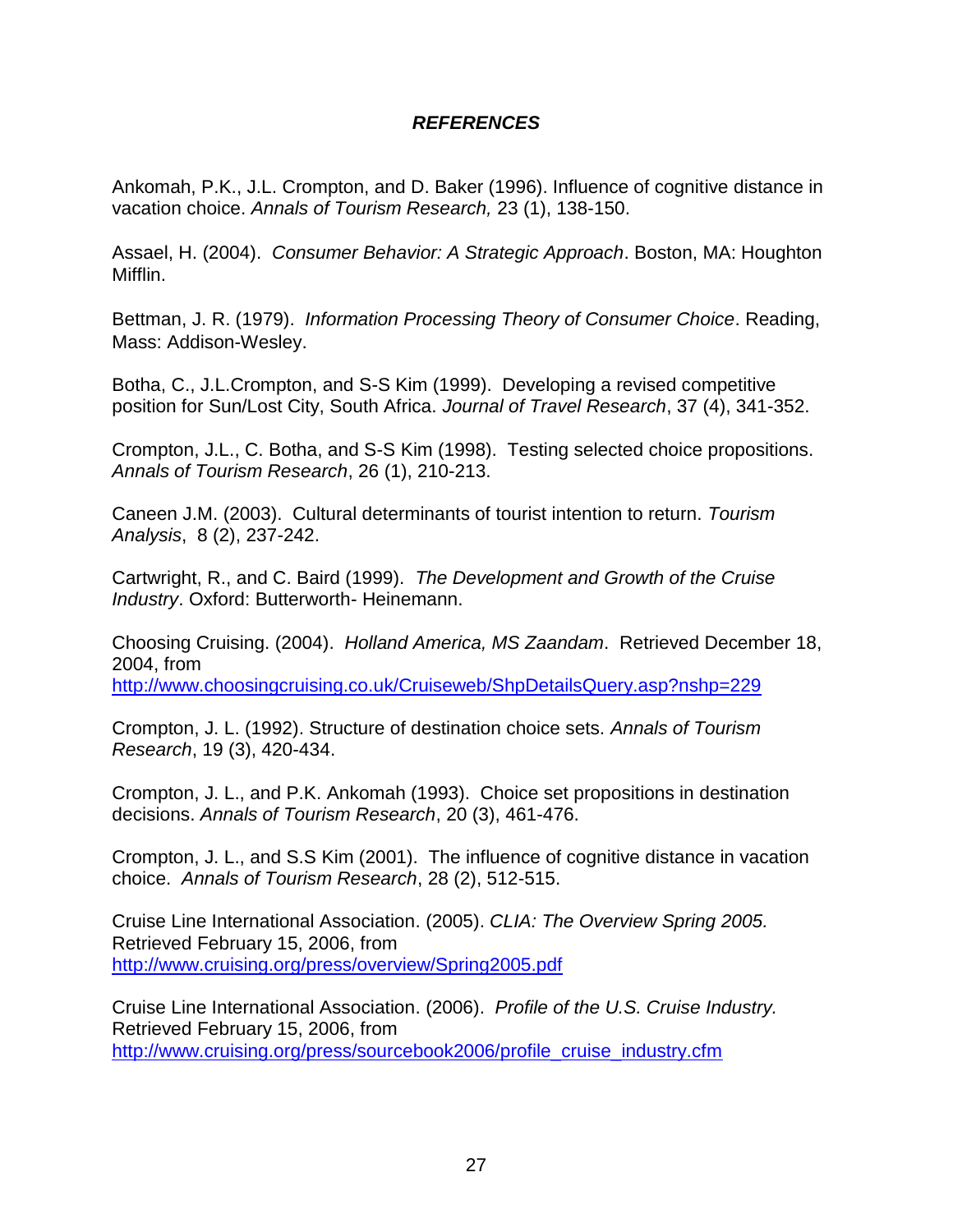CruiseNetwork. (2005). *Lucky Number 13 for Holland America*. Retrieved February 10, 2006, from<http://www.cruisenetwork.com/cruise-news-20050425.jsp>

Cruise & Vacation Views. (2001). *Holland America Line: Keeping Tradition and Elegance Exciting.* Retrieved February 10, 2006, from [http://www.etravelnews.com/Subscribers/CruiseMarket/CruiseMarket\\_ref\\_2001/Holland](http://www.etravelnews.com/Subscribers/CruiseMarket/CruiseMarket_ref_2001/Holland%20America%20Line/Holland_America_2001.htm) %20America%20Line/Holland America 2001.htm

Dann, G. and J. Philips (2001). Qualitative Tourism Research in the Late Twentieth Century and Beyond. In *Tourism in the Twenty-First Century*, Bill Faulkner, Gianna Moscardo, and Eric Laws, eds. London: Continuum, 247-265.

Decrop, A. (1999). Personal aspects of vacationers' decision making processes: An interpretivist approach. *Journal of Travel and Tourism Marketing,* 8 (4), 59-68.

Decrop, A. (2005). Group processes in vacation decision-making. *Journal of Travel & Tourism Marketing,* 18 (3), 23-36.

Decrop, A., and D. Snelders (2005). A grounded typology of vacation decision-making. *Tourism Management*, 26 (2), 121-132.

Dellaert, B.G.C., A.W.J. Borgers, and H.J.P. Timmermans (1997). Conjoint models of tourist portfolio choice: Theory and illustration. *Leisure Sciences*, 19 (1), 31-58

Dellaert, B.G.C., D.F. Ettema, and C. Lindh (1998). Multi-faceted tourist travel decisions: A constraint-based conceptual framework to describe tourists' sequential choices of travel components. *Tourism Management*, 19 (4), 313-320.

Fodness, D, and B. Murray (1999). A model of tourist information search behavior. *Journal of Travel Research,* 37 (3), 220-230.

Ford, J.B., M.S. LaTour, and T.L. Henthorne (1995). Perception of marital roles in purchase decision processes: A cross cultural study. *Journal of the Academy of Marketing Sciences*, 23 (2), 120-131.

Gitelson, R. and D. Kerstetter (1994). The influence of friends and relatives in travel decision-making. *Journal of Travel and Tourism Marketing,* 3 (3), 59-68.

Gursoy, D., and K.W. McCleary (2004). An integrative model of tourists' information search behavior. *Annals of Tourism Research*, 31 (2), 353-373

Heung, V.C.S., H. Qu, and R. Chu (2001). Relationship between vacation factors and socio-demographic and traveling characteristics: the case of Japanese leisure travelers. *Tourism Management*, 22 (3), 259-269.

Howard, D. (1963). *Marketing Management* (2<sup>nd</sup> Ed.). Homewood IL: Irwin Publishing.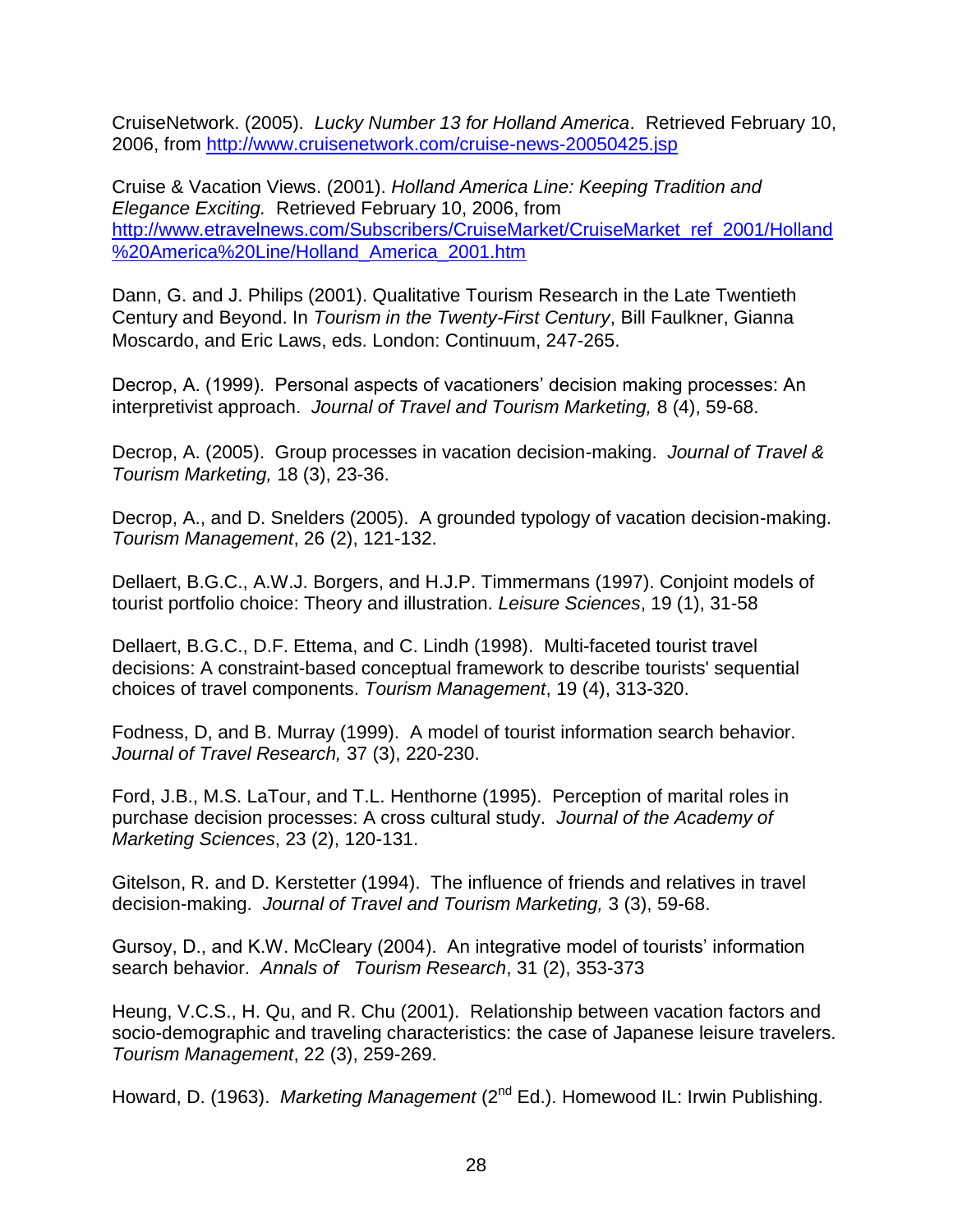Huang, L., and H.T. Tsai (2003). The study of senior traveler behavior in Taiwan. *Tourism Management*, 24 (5), 561-574.

Huan, T.C., and J. Beaman (2003). Contexts and dynamics of social interaction and iInformation search in decision making for discretionary travel. *Tourism Analysis*, 8 (2), 177-182.

Jeng, J., and D. Fesenmaier (2002). Conceptualizing the travel decision-making hierarchy: A review of recent developments. *Tourism Analysis*, 7, 15-32.

Jiang, J., M.E. Havitz and R. M. O'Brien (2000). Validating the international tourist role scale. *Annals of Tourism Research*, 27 (4), 964-981.

Johnson, R.R., and D.J. Messmer (1991). The effect of advertising on hierarchical stages in vacation destination choice. *Journal of Advertising Research*, 31 (4), 18-24.

Kim, S-S, J. L. Crompton, and C. Botha (2000). Responding to competition: A strategy for Sun/Lost City, South Africa. *Tourism Management*, 21 (1), 33-41.

Klenosky, D. B., and R. E. Gitelson (1998). Travel agents' destination recommendations. *Annals of Tourism Research*, 25 (3), 661-674.

Kozak, M. (2001). Repeaters' behavior at two distinct destinations. *Annals of Tourism Research*, 28 (3), 784-807.

Kozak, M. (2002). Comparative analysis of tourist motivations by nationality and destinations. *Tourism Management*, 23 (3), 221-232.

Langer, E. (1978). Rethinking the Role of Thought in Social Interactions. in *New Directions in Attribution Research*, John Harvey, William Ickes, and Robert Kidd, eds. 35-58. Lawrence Erlbaum Associates: Hillsadale, NJ.

Lois, P., J. Wang, A. Wall, and T. Ruxton (2004). Formal safety assessment of cruise ships. *Tourism Management*, 25, 93-109.

Madrigal, R. (1993). Parents' perceptions of family members' relative influence in vacation decision making. *Journal of Travel and Tourism Marketing,* 2 (4), 39-57.

Maser, B. and Weiermair, K. (1998). Travel decision-making: From the vantage point of perceived risk and information preferences. *Journal of Travel and Tourism Marketing,* 7 (4), 107-120.

Mottiar, Z., and D. Quinn (2004). Couple dynamics in household tourism decision making: Women as the gatekeepers? *Journal of Vacation Marketing*, 10 (2), 149-160.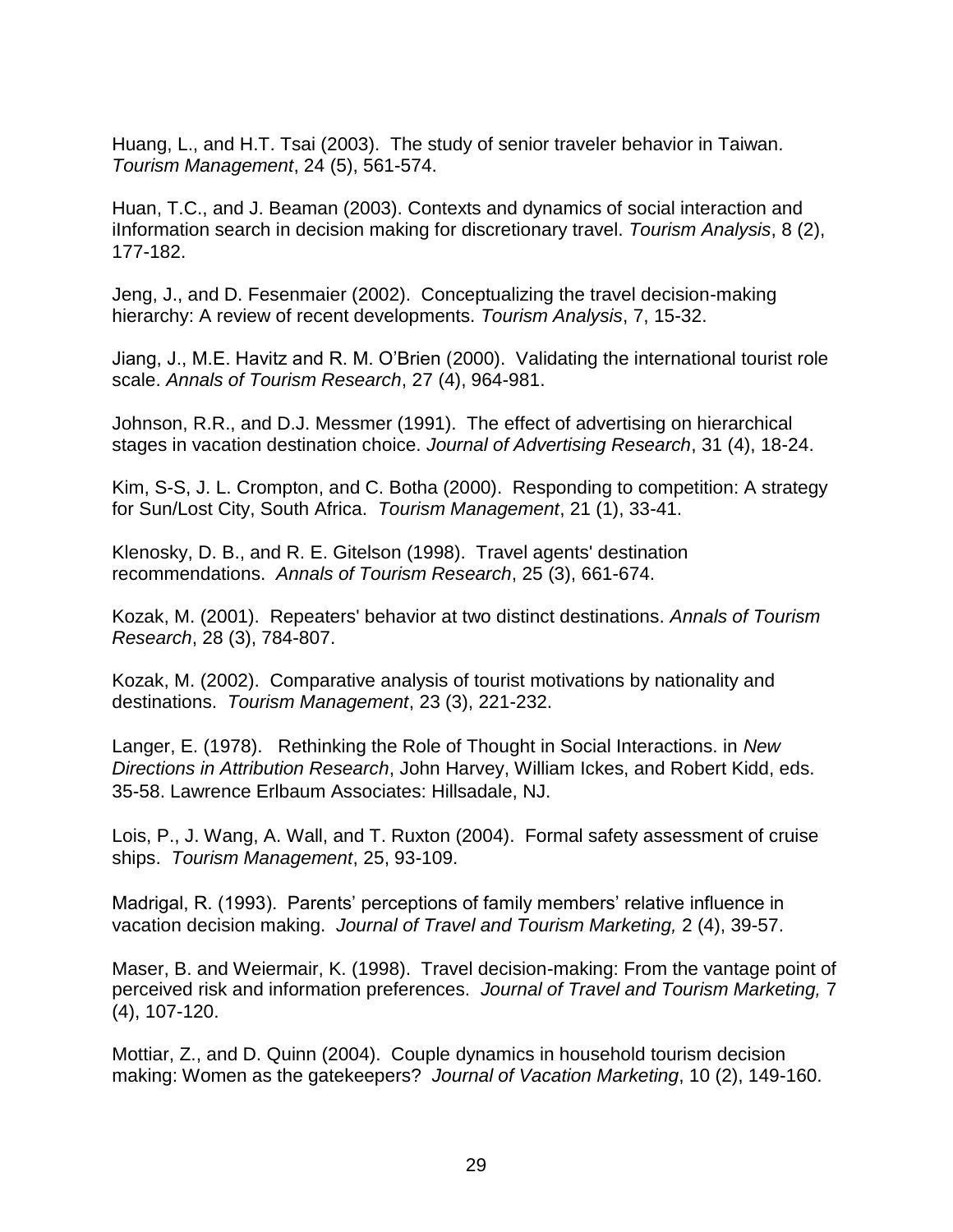Morgan, M.S. (1991). Travelers' choice: The effects of advertising and prior stay. *Cornell Hotel & Restaurant Administration Quarterly*, 32 (4), 41-49.

Nicosia, F.M. (1966). *Consumer Decision Processes: Marketing and Advertising Implications.* Englewood Cliffs, NJ: Prentice Hall.

Oppermann, M. (1998). Travel horizon: A valuable analysis tool? *Tourism Management*, 19 (4), 321-329.

Oppermann, M. (2000). Tourism destination loyalty. *Journal of Travel Research,* 39(1), 78-84.

Prentice, R., and V. Andersen (2000). Evoking ireland - modeling tourist propensity. *Annals of Tourism Research*, 27 (2), 490-516.

Rompf, P., R.B. DiPietro, and P. Ricci (2005). Local's involvement in travelers' informational search and venue decision strategies while at destination. *Journal of Travel & Tourism Marketing,* 18 (3), 11-22.

Sirakaya, E., R.W. McLellan, and M. Uysal (1996). Modeling vacation destination decisions: A behavioral approach. *Journal of Travel and Tourism Marketing,* 5 (1/2), 57-75.

Sirakaya, E., S. F. Sonmez, and H.S. Choi (2001). Do destination images really matter? Predicting destination choices of student travelers. *Journal of Vacation Marketing*, 7 (2), 125-142.

Sirakays, E., and A.G. Woodside (2005). Building and testing theories of decision making by travelers. *Tourism Management*, 26, 815-832.

Sonmez, S. F. (1998). Tourism, terrorism, and political instability. *Annals of Tourism Research*, 25 (2), 416-456.

Sonmez, S. F., and A. R. Graefe (1998). Influence of terrorism risk on foreign tourism decisions. *Annals of Tourism Research*, 25 (1), 112-144.

Sonmez, S. F., and E. Sirakaya (2002). A distorted destination image: The case of Turkey. *Journal of Travel Research*, 41 (2), 185-196.

Thill, J., and A. Wheeler (2000). Tree induction of spatial choice behavior. *Transportation Research Record*, 1719. 250-258.

Thornton, P.R., G. Shaw, and A.M. Williams (1997). Tourist group holiday decisionmaking and behavior: The influence of children. *Tourism Management*, 18 (5), 287-297.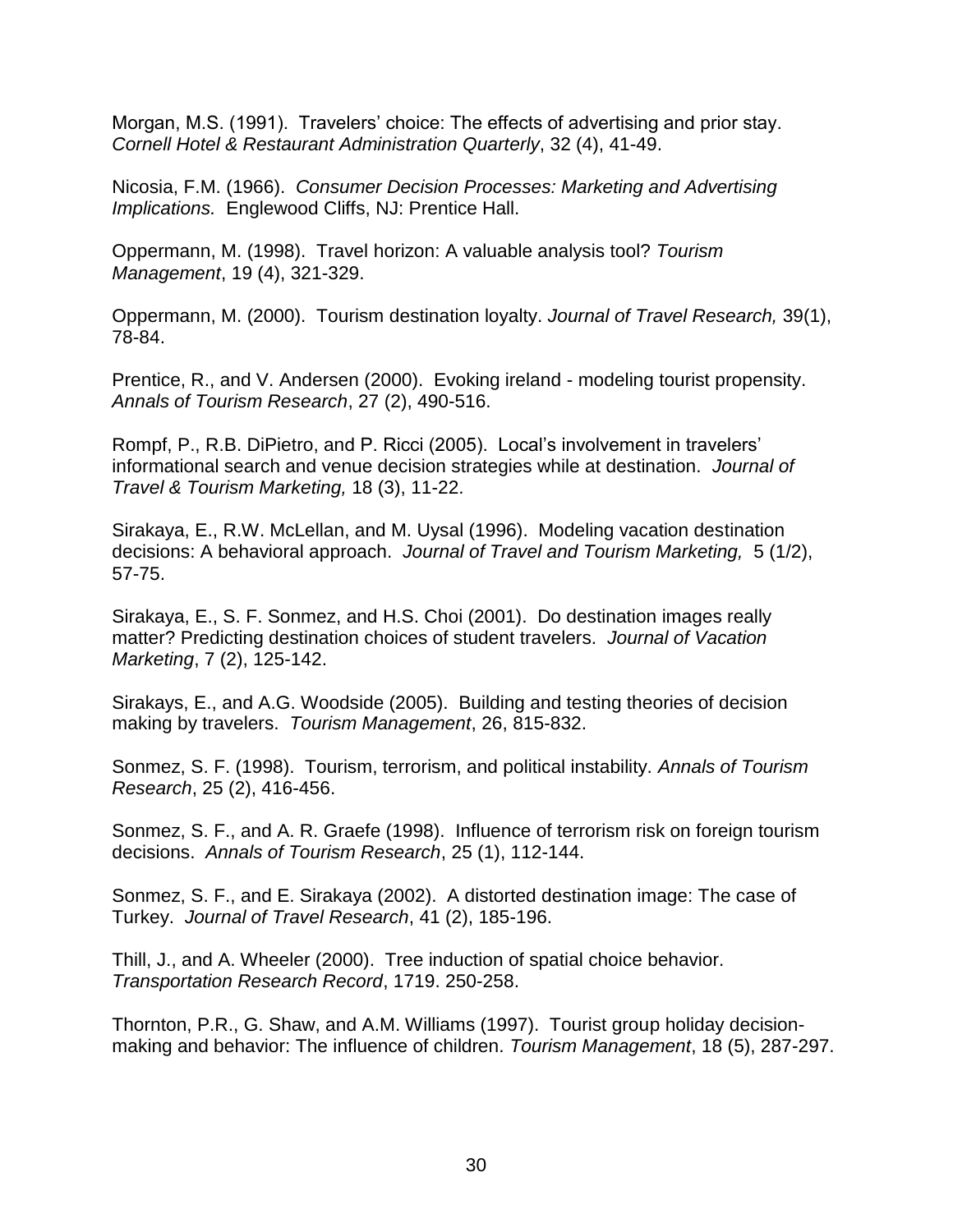Tyrrell, B., C. Countryman, G.S. Hong and L.A. Cai (2001). Determinants of destination choice by Japanese overseas travelers. *Journal of Travel and Tourism Marketing,* 10 (2/3), 87-100.

Um, S., and J. L. Crompton (1990). Attitude determinants in tourism destination choice. *Annals of Tourism Research*, 17, 432-448.

Vogt, C.A., and D. Fesenmaier (1998). Expanding the functional information search model. *Annals of Tourism Research*, 25 (3), 551-578.

Wang, K.C., A.T. Hsieh, Y.C. Yeh, and C.W. Tsai (2004). Who is the decision-maker: The parents or the child in group package tours? *Tourism Management*, 25 (2), 183- 194.

Woodside, A.G., and C. Dubelaar (2002). A general theory of tourism consumption systems: A conceptual framework and an empirical exploration. *Journal of Travel Research,* 41, 120-132.

Woodside, A.G., and R. King (2001). Tourism consumption systems: Theory and empirical research, *Journal of Travel and Tourism Marketing,* 10 (1), 3-27.

Woodside, A.G., and S. Lysonski (1989). General model of traveler destination choice. *Journal of Travel Research*, 27, 8-14.

Woodside, A.G., R. McDonald, and M. Burford (2004). Grounded theory of leisure travel. *Journal of Travel & Tourism Marketing,* 17 (1), 7-39.

Zalatan, A. (1996). The determinants of planning time in vacation travel. *Tourism Management*, 17 (2), 123-131.

Zalatan A. (1998). Wives' involvement in tourism decision processes. *Annals of Tourism Research*, 25 (4), 890-903.